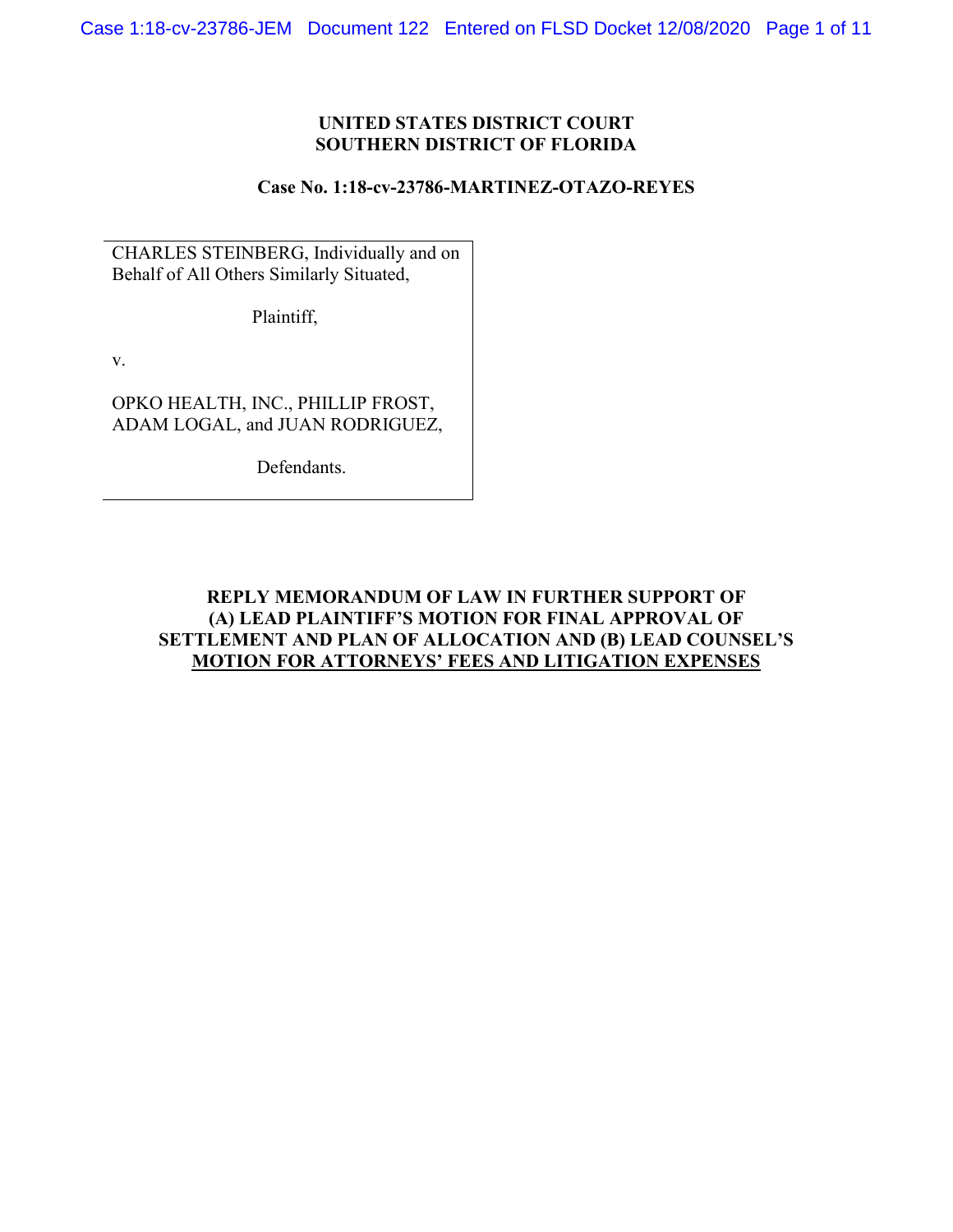# **TABLE OF CONTENTS**

|     |                                                                                                                               | Page |
|-----|-------------------------------------------------------------------------------------------------------------------------------|------|
|     |                                                                                                                               |      |
|     |                                                                                                                               |      |
|     |                                                                                                                               |      |
| I.  |                                                                                                                               |      |
| II. | The Reaction of the Settlement Class Supports Approval of the Settlement and Plan of Allocation and the Motion for Attorneys' |      |
|     |                                                                                                                               |      |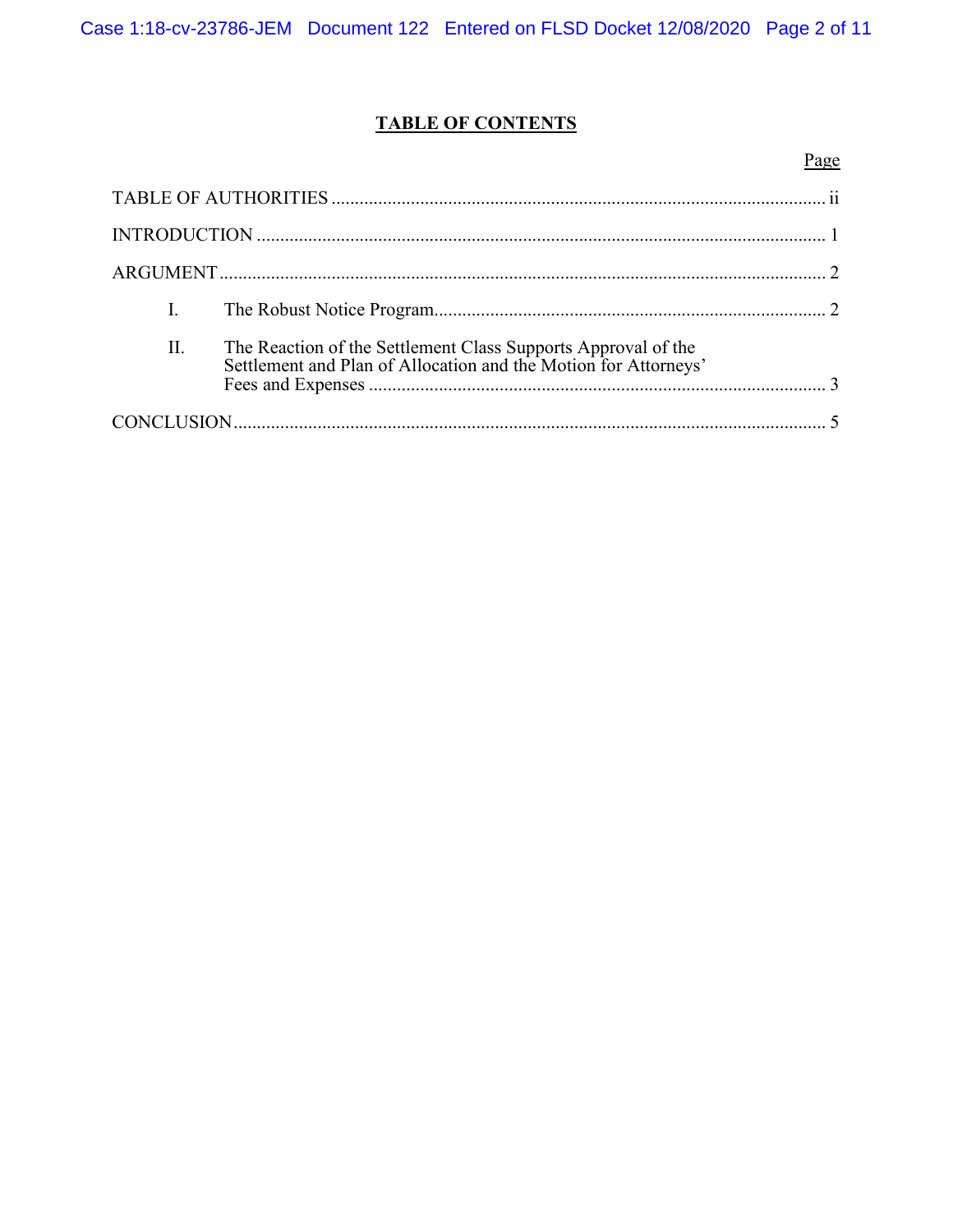# **TABLE OF AUTHORITIES**

**CASES**

# **Page(s)**

| Access Now, Inc. v. Claire Stores, Inc.,               |
|--------------------------------------------------------|
| Bennett v. Behring Corp.,                              |
| Camden I Condo. Ass'n, Inc. v. Dunkle,                 |
| Cotton v. Hinton,                                      |
| Hugo on behalf of BankAtlantic Bancorp, Inc. v. Levan, |
| In re Arby's Rest. Grp., Inc. Data Sec. Litig.,        |
| In re $AT&T$ Corp. Sec. Litig.,                        |
| In re Bisys Sec. Litig.,                               |
| In re Cathode Ray Tube (CRT) Antitrust Litig.,         |
| In re Facebook, Inc. IPO Sec. & Derivative Litig.,     |
| In re Food Serv. Equip. Hardware Antitrust Litig.,     |
| In re Heritage Bond Litig.,                            |
| In re Rite Aid Corp. Sec. Litig.,                      |
| In re Veeco Instruments Inc. Sec. Litig.,              |
| Jairam v. Colourpop Cosmetics, LLC,                    |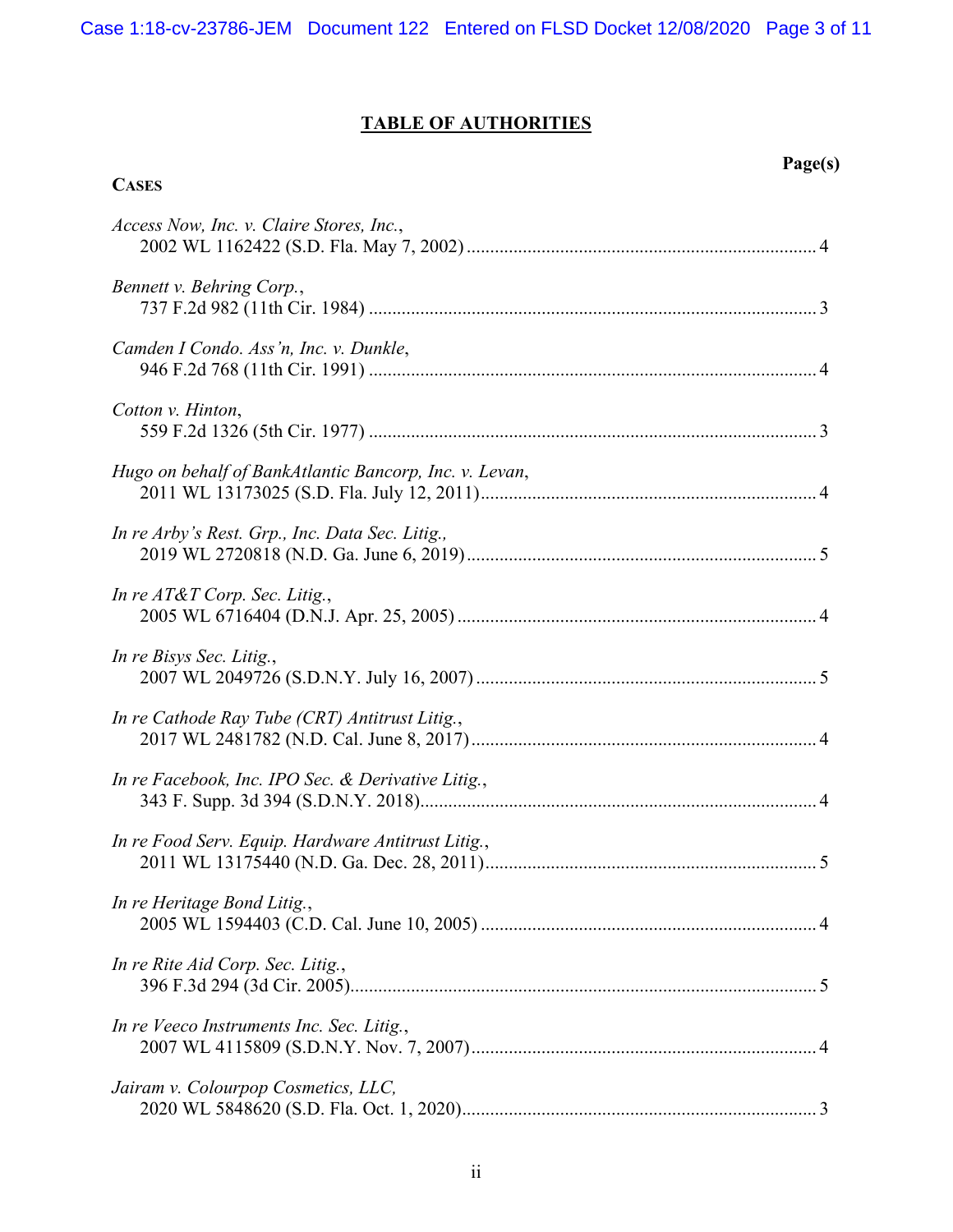| Pinto v. Princess Cruises Lines, Ltd.,   |  |
|------------------------------------------|--|
| Strube v. Am. Equity Inv. Life Ins. Co., |  |
| Thorpe v. Walter Inv. Mgmt. Corp.,       |  |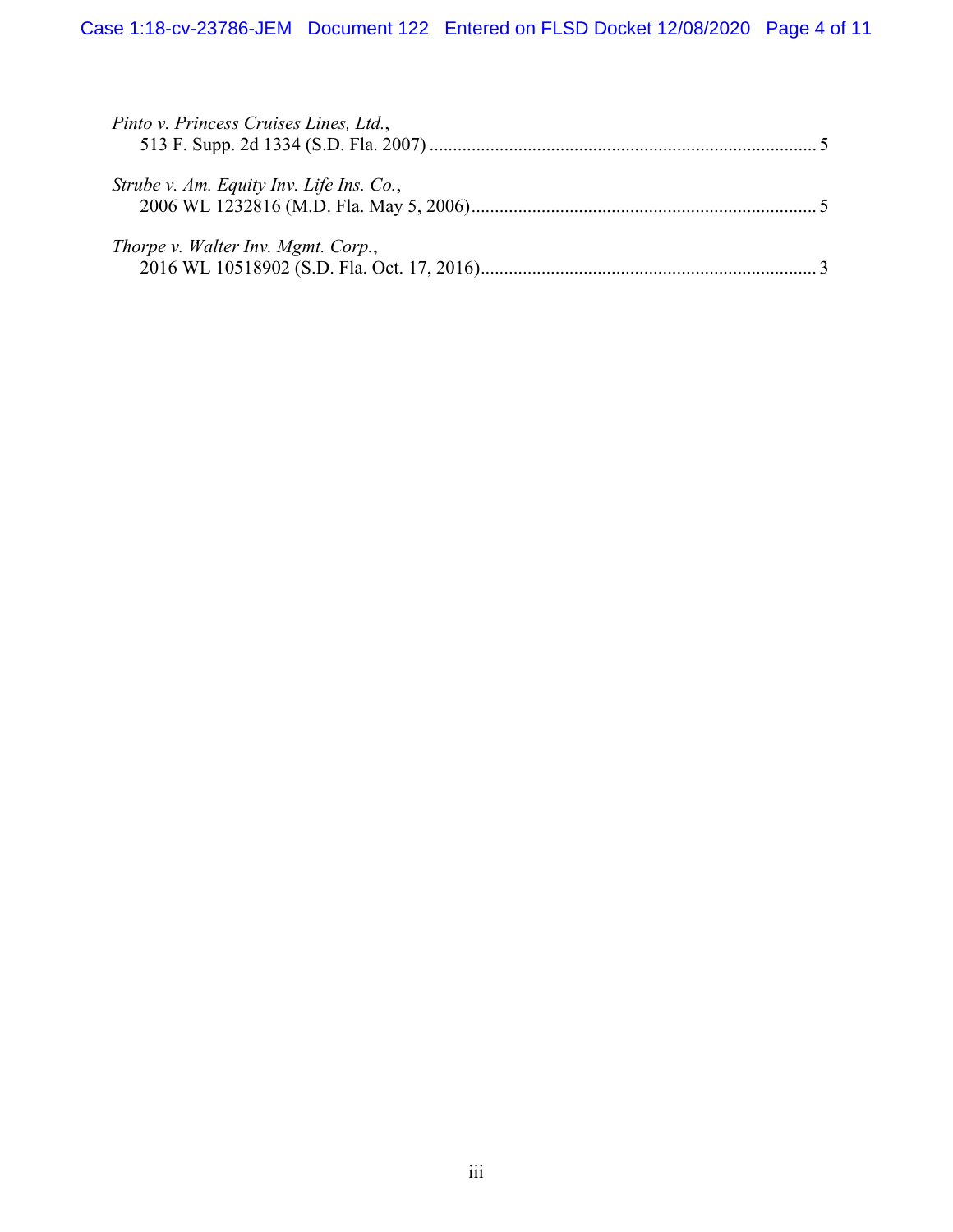Lead Plaintiff The Amitim Funds, on behalf of itself and the Settlement Class, and Lead Counsel respectfully submit this reply brief in further support of (i) Lead Plaintiff's motion for final approval of the proposed Settlement and approval of the proposed Plan of Allocation, and (ii) Lead Counsel's motion for an award of attorneys' fees and litigation expenses.<sup>1</sup>

#### **INTRODUCTION**

The proposed Settlement resolves this litigation in exchange for a cash payment of \$16,500,000. As detailed in Lead Plaintiff's and Lead Counsel's opening papers (ECF Nos. 118-120), the proposed Settlement is the product of lengthy arm's-length settlement negotiations between experienced counsel, including mediation with an experienced mediator. Lead Plaintiff and Lead Counsel believe that the Settlement is a favorable result for the Settlement Class in light of the significant risks posed by ongoing litigation, including the substantial risks in proving the falsity of Defendants' statements, scienter, and loss causation; the costs and delays of continued litigation; and the amount of potential damages that could likely be proven at trial. The Settlement will be distributed fairly to Settlement Class Members under the proposed Plan of Allocation. Finally, the request for attorneys' fees of 20% of the Settlement Fund is fair and reasonable in light of the recovery obtained for the Settlement Class, the substantial risks that counsel faced, the time and resources that counsel devoted to the litigation, and fees awarded in comparable cases.

Pursuant to the Court's Order Preliminarily Approving Settlement and Authorizing Dissemination of Notice of Settlement (ECF No. 115) (the "Preliminary Approval Order"), the Claims Administrator, under the supervision of Lead Counsel, has conducted an extensive notice program, including mailing notice of the Settlement to over 271,000 potential Settlement Class Members and nominees. In response to this notice program, no Settlement Class Member has objected to the Settlement, the Plan of Allocation, or Lead Counsel's motion for attorneys' fees and expenses. In addition, no requests for exclusions were received from institutional investors, and just nine valid requests for exclusion—representing approximately 0.003% of the total number of Notices mailed—were received from individual investors. As explained below, this

<sup>&</sup>lt;sup>1</sup> Unless otherwise defined in this memorandum, all capitalized terms have the meanings defined in the Stipulation and Agreement of Settlement, dated June 26, 2020 (ECF No. 112-2) (the "Stipulation").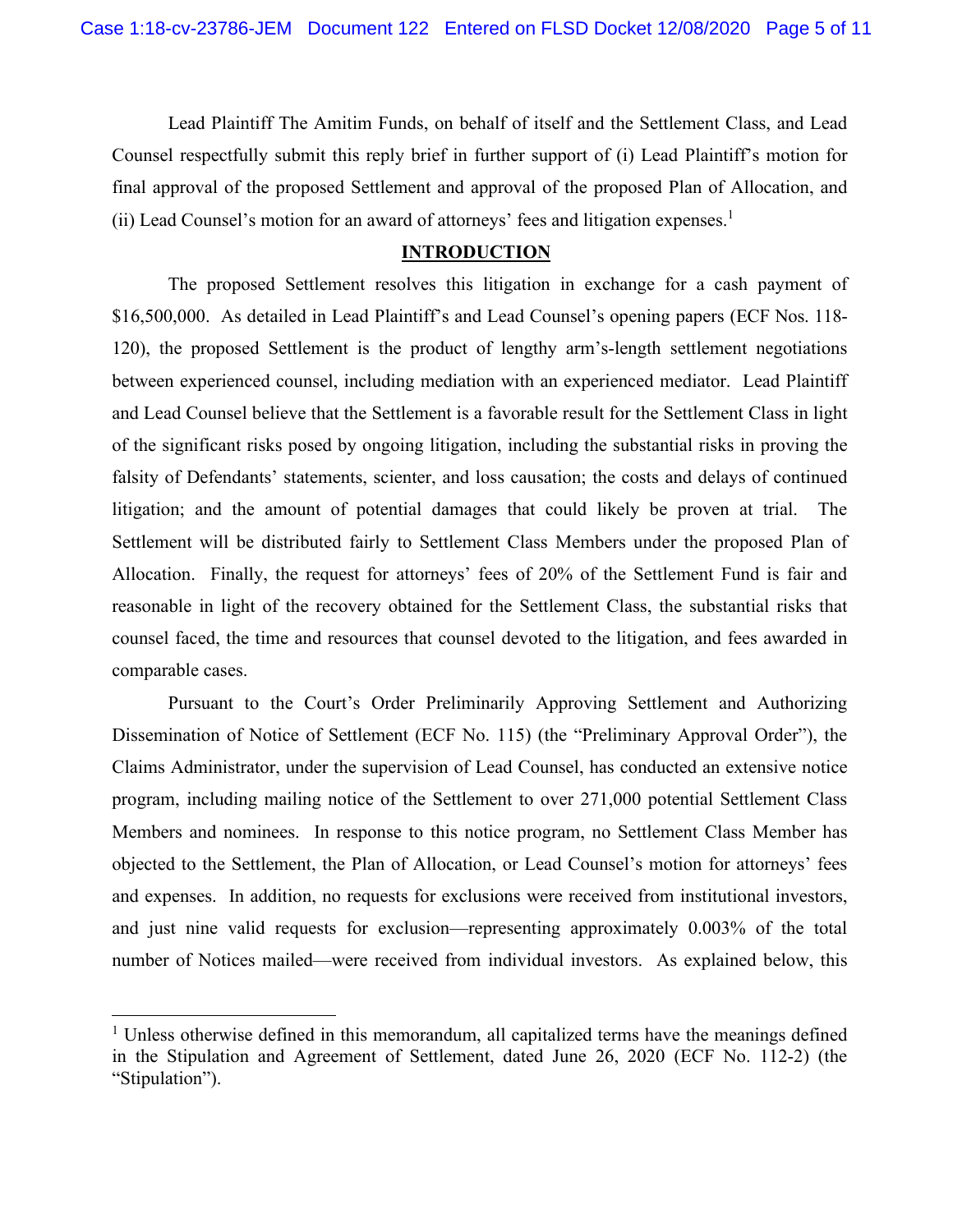reaction of the Settlement Class further demonstrates that the proposed Settlement, the Plan of Allocation, and the request for attorneys' fees and expenses are fair and reasonable.

#### **ARGUMENT**

Lead Plaintiff and Lead Counsel respectfully submit that their opening papers demonstrate that approval of the motions is warranted. The reaction of the Settlement Class, including the lack of any objections by Settlement Class Members, provides additional support for approval of the motions.

#### **I. The Robust Notice Program**

Pursuant to the Preliminary Approval Order, the Claims Administrator, JND Legal Administration ("JND") conducted an extensive notice program under Lead Counsel's supervision, which included mailing the Notice and Claim Form (together, the "Notice Packet"), publishing the Summary Notice in *The Wall Street Journal* and the Israeli daily newspaper *Globes*, and over the *PR Newswire*, and establishing a settlement website, OPKOHealthSecuritiesLitigation.com, which provides copies of the Notice, Claim Form, and other information and documents.

JND began mailing the Notice Packet to potential Settlement Class Members on September 22, 2020. *See* Segura Decl. (ECF No. 120-3), at ¶¶ 2-6. As of December 7, 2020, JND had mailed 271,415 Notice Packets. *See* Supplemental Declaration of Luiggy Segura ("Supp. Segura Decl."), filed herewith, at ¶ 2. The Notice informed Settlement Class Members of the terms of the proposed Settlement and Plan of Allocation, and that Lead Counsel would apply for an award of attorneys' fees in an amount not to exceed 20% of the Settlement Fund and for Litigation Expenses not to exceed \$300,000. *See* Notice at ¶¶ 5, 53. The Notice also advised Settlement Class Members of their right to object to the proposed Settlement, to the Plan of Allocation, and/or to the request for attorneys' fees and expenses, as well as to request exclusion from the Settlement Class. *See id*. at p. 3 and ¶¶ 54-67. On November 10, 2020, the opening papers in support of the motions were made available on both the settlement website and Lead Counsel's website, as well as the public docket. *See* Supp. Segura Decl. ¶ 3.

As noted above, following this notice program, *not a single Settlement Class Member has objected* to the Settlement, the Plan of Allocation, or Lead Counsel's application for fees and expenses. In addition, no institutional investors requested exclusion from the Settlement Class,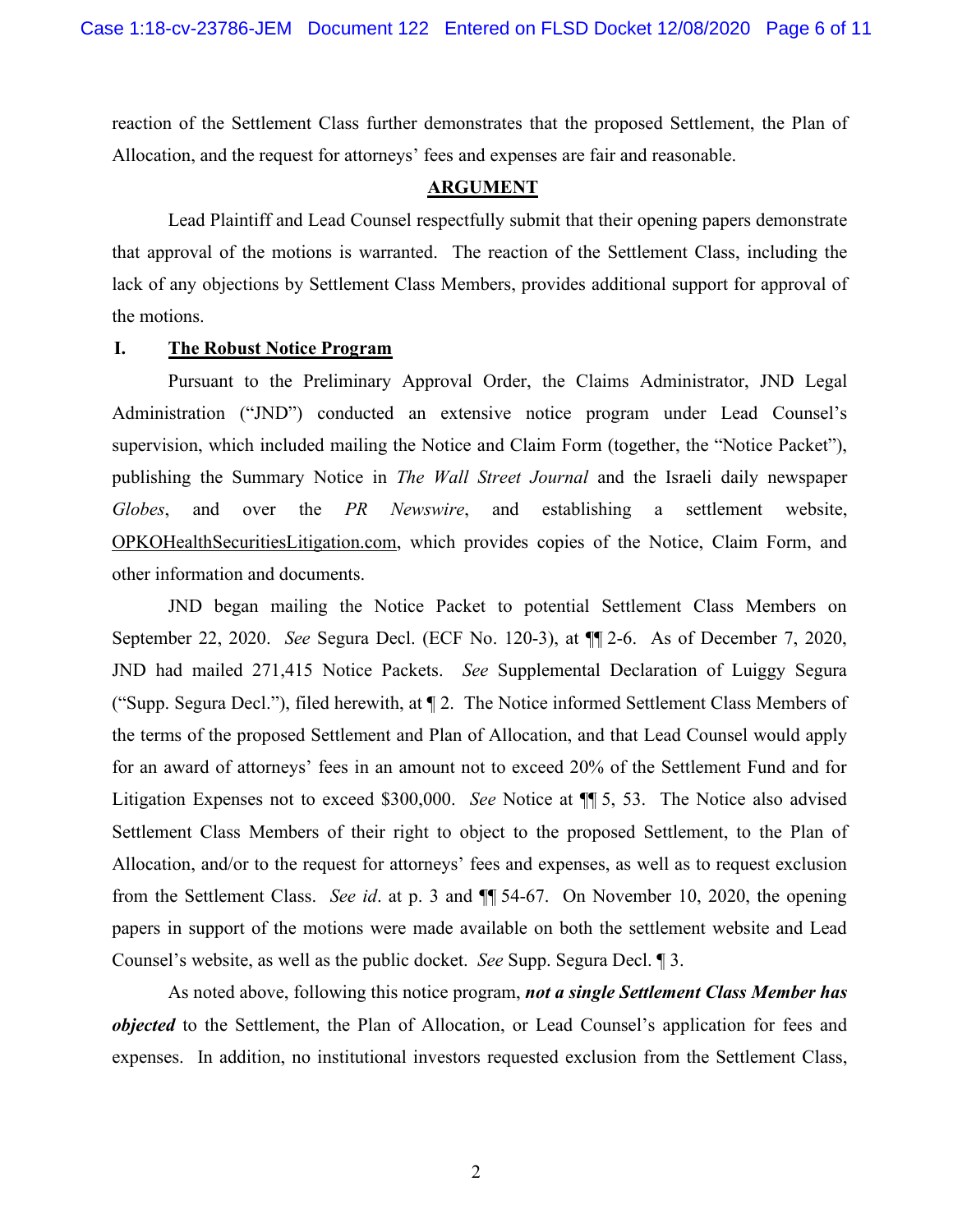and a total of eleven exclusion requests were received from individuals or family trusts. *See* Supp. Segura Decl.  $\P$  4 & Ex. 1. One of the requests for exclusion, from David and Kristina Engelbert as trustees of the Engelbert Family Trust, was deficient because it did not provide any information on the Trust's transactions in OPKO common stock during the Class Period, as required by the Notice and Preliminary Approval Order. *See* Notice ¶ 54(iii); Preliminary Approval Order ¶ 15(b)(iii); Supp. Segura Decl. ¶ 4. Another request was deficient because it was received after the deadline for receipt of requests for exclusion and did not provide all the transaction information required. The nine valid requests for exclusion collectively represent purchases of 32,347 shares of OPKO common stock that were damaged by the alleged misconduct (*i.e.*, shares that were purchased during the Class Period and held until the alleged corrective disclosure on September 7, 2018). The valid requests for exclusion represent just 0.01% of the total number of damaged shares of OPKO common stock purchased during the Class Period, as estimated by Lead Plaintiff's damages expert, and 0.003% of the total number of Notices mailed to potential Settlement Class Members—by any measure, a miniscule portion of the Settlement Class. In the letters submitted requesting exclusion, none of the individuals requesting exclusion criticized the proposed Settlement, the Plan of Allocation, or the requested fees and expenses.

## **II. The Reaction of the Settlement Class Supports Approval of the Settlement and Plan of Allocation and the Motion for Attorneys' Fees and Expenses**

The reaction of class members to a proposed settlement, including the number of objections, is a significant factor to be considered in judging the fairness and adequacy of a proposed settlement. *See Bennett v. Behring Corp.*, 737 F.2d 982, 986 (11th Cir. 1984); *Cotton v. Hinton*, 559 F.2d 1326, 1331 (5th Cir. 1977).

The absence of any objections and the small number of requests for exclusions strongly support a finding that the Settlement is fair, reasonable, and adequate. *See, e.g.*, *Jairam v. Colourpop Cosmetics, LLC,* 2020 WL 5848620, at \*7 (S.D. Fla. Oct. 1, 2020) ("Here, there were no objections filed to the Settlement. This lack of opposition weighs strongly in favor of the Court's approval . . ."); *Thorpe v. Walter Inv. Mgmt. Corp.*, 2016 WL 10518902, at \*4 (S.D. Fla. Oct. 17, 2016) ("The overwhelmingly positive reaction of class members to a proposed settlement is a significant factor, and the absence of objections 'is excellent evidence of the settlement's fairness and adequacy.'"); *Hugo on behalf of BankAtlantic Bancorp, Inc. v. Levan*, 2011 WL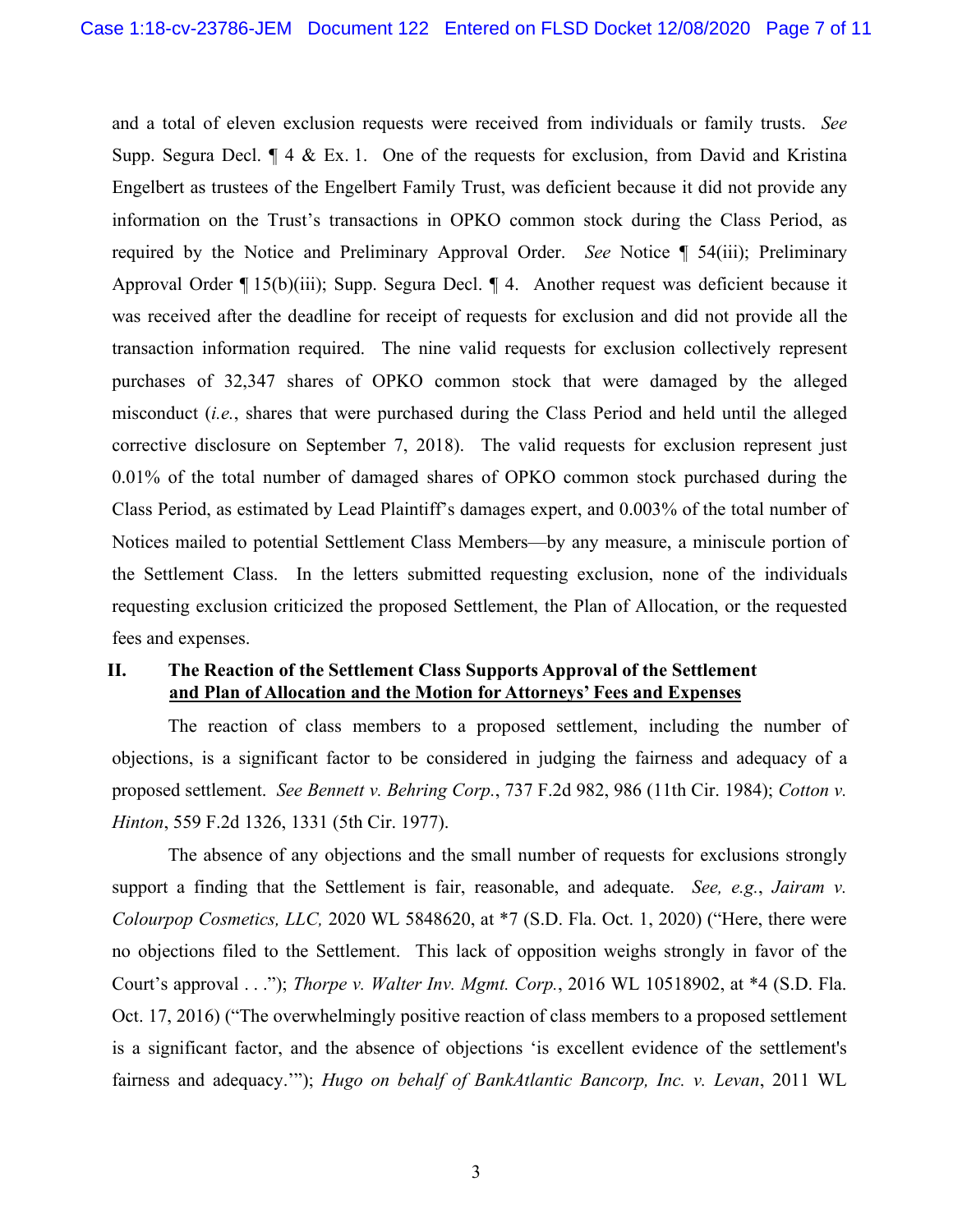13173025, at \*11 (S.D. Fla. July 12, 2011) ("A lack of objections 'militates strongly in favor of the Court finding that the proposed settlement should be approved.'"); *Access Now, Inc. v. Claire Stores, Inc.*, 2002 WL 1162422, at \*7 (S.D. Fla. May 7, 2002) ("The fact that no objections have been filed strongly favors approval of the settlement.").

Moreover, it is significant that no institutional investors—which held a substantial portion of OPKO's publicly traded common stock during the Class Period—have objected to the Settlement. The absence of objections from these institutional investors, which have ample means and incentive to object to the Settlement if they deemed it unsatisfactory, is further evidence of the Settlement's fairness. *See, e.g.*, *In re Facebook, Inc. IPO Sec. & Derivative Litig.*, 343 F. Supp. 3d 394, 410 (S.D.N.Y. 2018) ("That not one sophisticated institutional investor objected to the Proposed Settlement is indicia of its fairness."); *In re Cathode Ray Tube (CRT) Antitrust Litig.*, 2017 WL 2481782, at \*4 (N.D. Cal. June 8, 2017) (absence of any objections from institutions means that "the inference that the class approves of the settlement is even stronger"); *In re AT&T Corp. Sec. Litig.*, 2005 WL 6716404, at \*4 (D.N.J. Apr. 25, 2005) (the reaction of the class "weigh[ed] heavily in favor of approval" where "no objections were filed by any institutional investors who had great financial incentive to object").

The lack of objections from Settlement Class Members also supports approval of the Plan of Allocation. *See, e.g.*, *In re Veeco Instruments Inc. Sec. Litig.*, 2007 WL 4115809, at \*14 (S.D.N.Y. Nov. 7, 2007) ("not one class member has objected to the Plan of Allocation which was fully explained in the Notice of Settlement sent to all Class Members. This favorable reaction of the Class supports approval of the Plan of Allocation."); *In re Heritage Bond Litig.*, 2005 WL 1594403, at \*11 (C.D. Cal. June 10, 2005) ("The fact that there has been no objection to this plan of allocation favors approval of the Settlement.").

Finally, the positive reaction of the Settlement Class should also be considered with respect to Lead Counsel's motion for attorneys' fees and Litigation Expenses. The Eleventh Circuit has held that "whether there are any substantial objections by class members or other parties to the settlement terms or the fees requested by counsel" is a factor that should be considered in determining the award of attorneys' fees*. Camden I Condo. Ass'n, Inc. v. Dunkle*, 946 F.2d 768, 775 (11th Cir. 1991). The lack of any objections is evidence that the requested fee award and expense reimbursements are fair and reasonable. *See In re Arby's Rest. Grp., Inc.*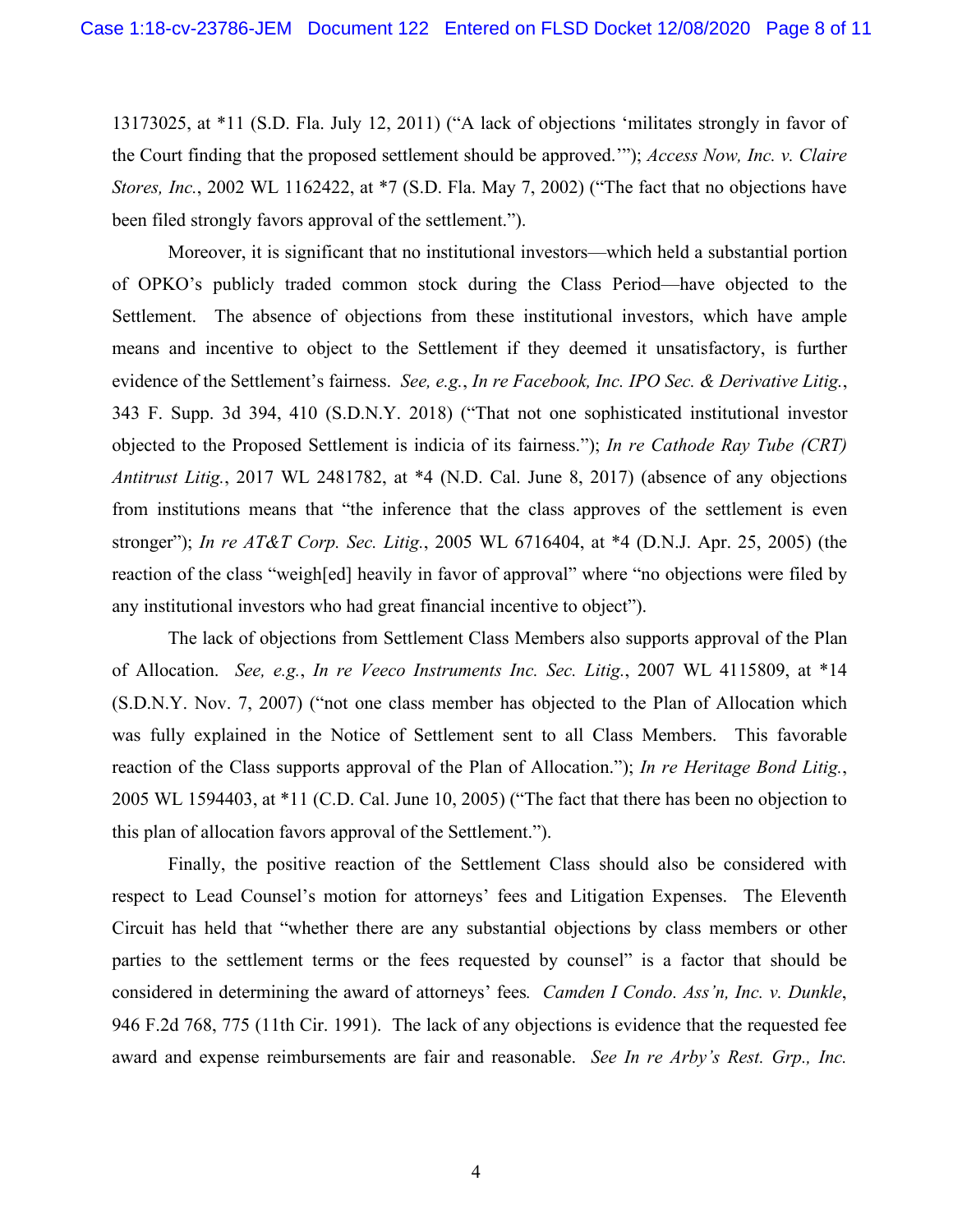*Data Sec. Litig.,* 2019 WL 2720818, at \*1 (N.D. Ga. June 6, 2019) ("The lack of objection is a strong indicator that both the settlement agreement and Application [for attorneys' fees and expenses] are reasonable and fair."); *In re Food Serv. Equip. Hardware Antitrust Litig.*, 2011 WL 13175440, at \*4 (N.D. Ga. Dec. 28, 2011) ("The lack of objections to the attorneys' fee and expense award is evidence that the requested fee is fair."); *Pinto v. Princess Cruises Lines, Ltd.*, 513 F. Supp. 2d 1334, 1343 (S.D. Fla. 2007) ("That this sizeable class did not give rise to a single objection on the fees request further justifies the full award."); *Strube v. Am. Equity Inv. Life Ins. Co.*, 2006 WL 1232816, at \*4 (M.D. Fla. May 5, 2006) ("The lack of objections to a proposed fee award is itself important evidence that the fee arrangement is reasonable.").

The lack of objections by institutional investors also particularly supports approval of the fee request. *See In re Rite Aid Corp. Sec. Litig.*, 396 F.3d 294, 305 (3d Cir. 2005) (the fact that "a significant number of investors in the class were 'sophisticated' institutional investors that had considerable financial incentive to object had they believed the requested fees were excessive" and did not do so, supported approval of the fee request); *In re Bisys Sec. Litig.*, 2007 WL 2049726, at \*1 (S.D.N.Y. July 16, 2007) (lack of objections from institutional investors supported the approval of fee request because "the class included numerous institutional investors who presumably had the means, the motive, and the sophistication to raise objections if they thought the [requested] fee was excessive").

#### **CONCLUSION**

Lead Plaintiff and Lead Counsel respectfully request that the Court approve the Settlement and the Plan of Allocation, and approve the motion for attorneys' fees and litigation expenses. The proposed Judgment approving the Settlement and proposed Orders approving the Plan of Allocation and awarding attorneys' fees and expenses are attached hereto as Exhibits 1, 2, and 3, respectively.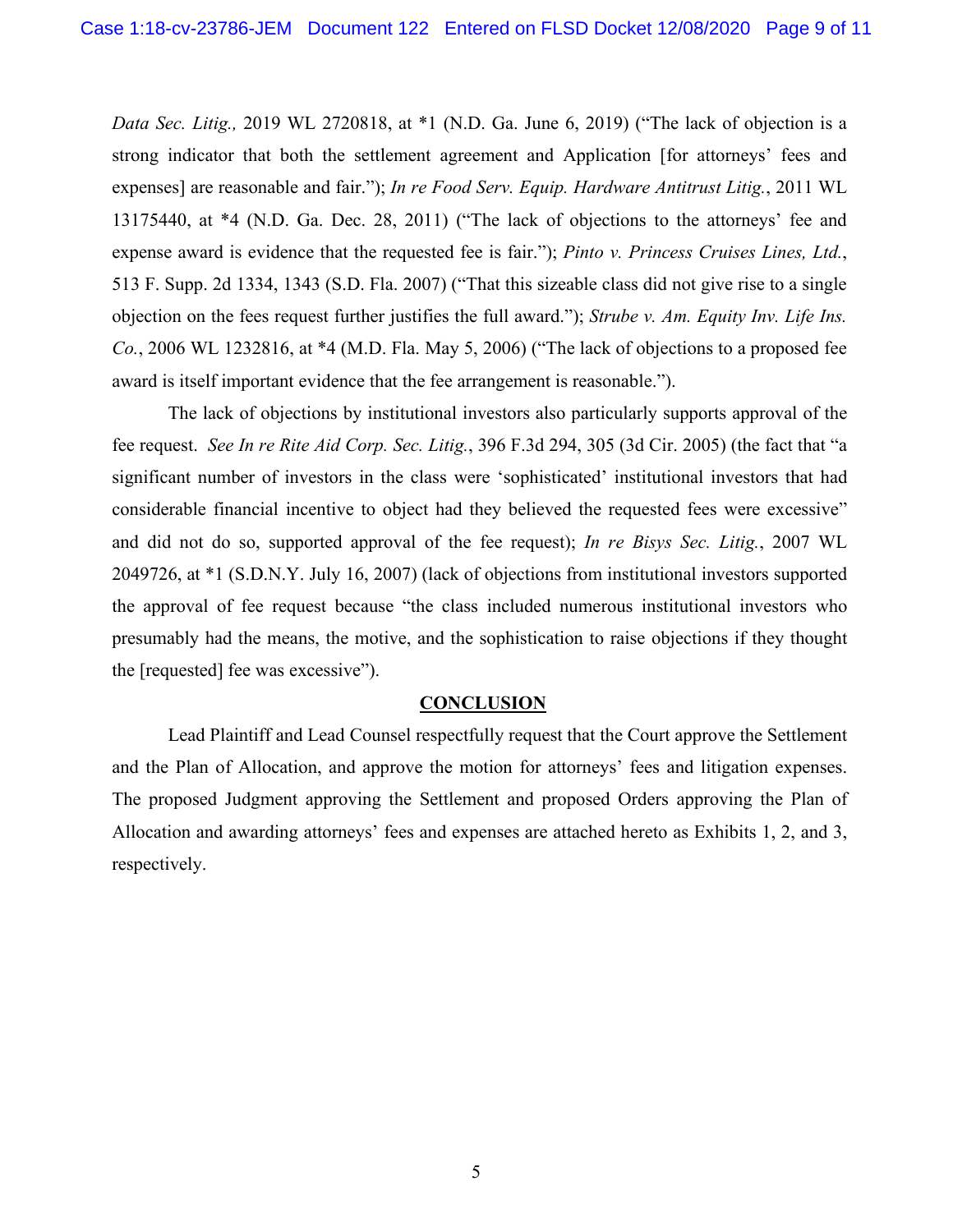Dated: December 8, 2020 Respectfully submitted,

## **SAXENA WHITE P.A.**

*/s/ Brandon T. Grzandziel*  Joseph E. White, III Brandon T. Grzandziel 7777 Glades Road Suite 300 Boca Raton, FL 33434 Telephone: (561) 394-3399 Facsimile: (888) 478-6711 Email: jwhite@saxenawhite.com Email: brandon@saxenawhite.com

*Liaison Counsel for Lead Plaintiff The Amitim Funds*

## **BERNSTEIN LITOWITZ BERGER & GROSSMANN LLP**

*/s/ John Rizio-Hamilton*  Avi Josefson (*pro hac vice*) John Rizio-Hamilton (*pro hac vice*) Adam D. Hollander (*pro hac vice*) 1251 Avenue of the Americas New York, NY 10020 Telephone: (212) 554-1400 Facsimile: (212) 554-1444 Email: avi@blbglaw.com Email: johnr@blbglaw.com Email: adam.hollander@blbglaw.com

*Lead Counsel for Lead Plaintiff The Amitim Funds*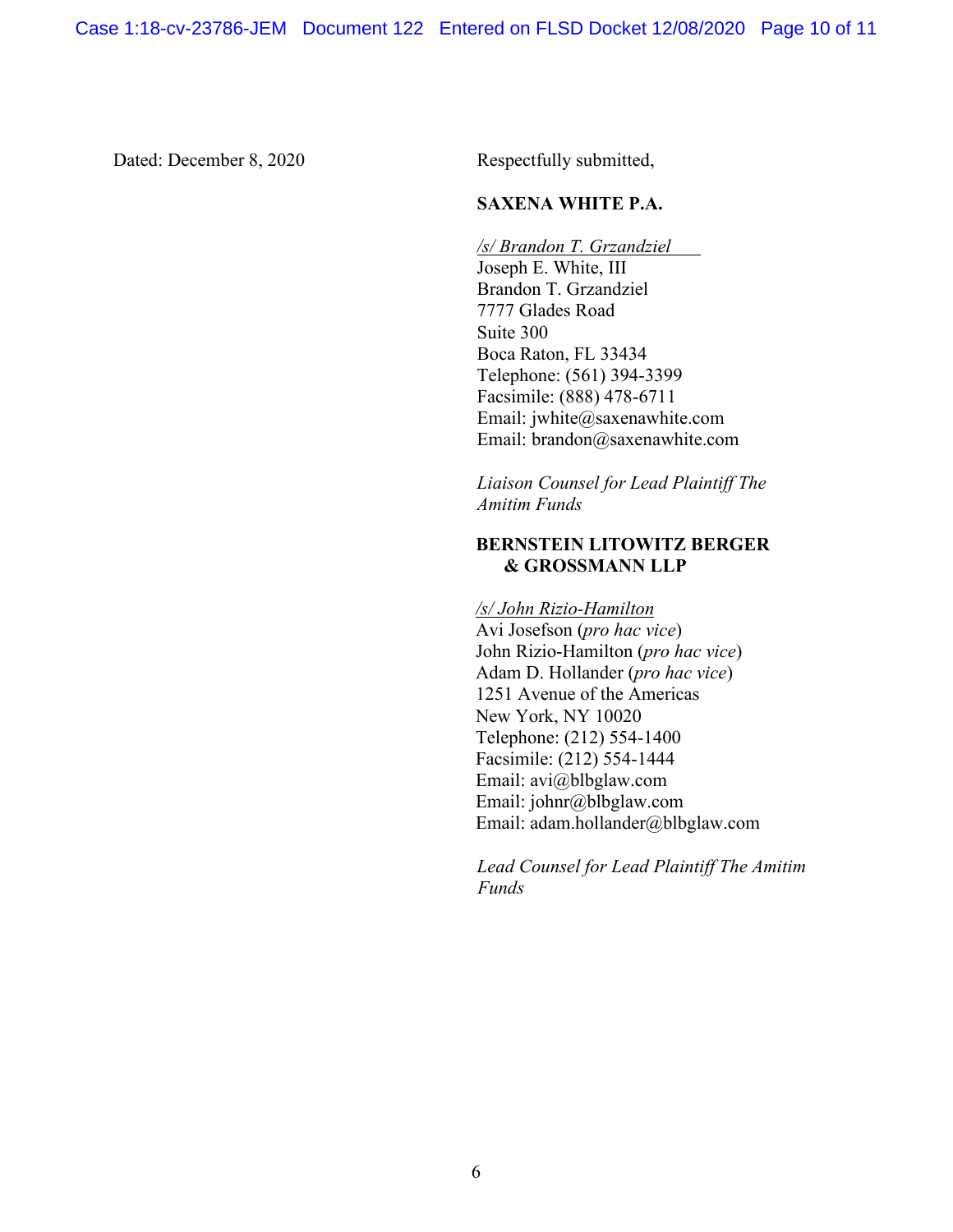Case 1:18-cv-23786-JEM Document 122 Entered on FLSD Docket 12/08/2020 Page 11 of 11

# **CERTIFICATE OF SERVICE**

I HEREBY CERTIFY that on December 8, 2020, the foregoing memorandum and its exhibits were filed with the Clerk of the Court using the CM/ECF electronic notification system, which will send a notice of electronic filing to all parties of record.

> */s/ Brandon T. Grzandziel*  Brandon T. Grzandziel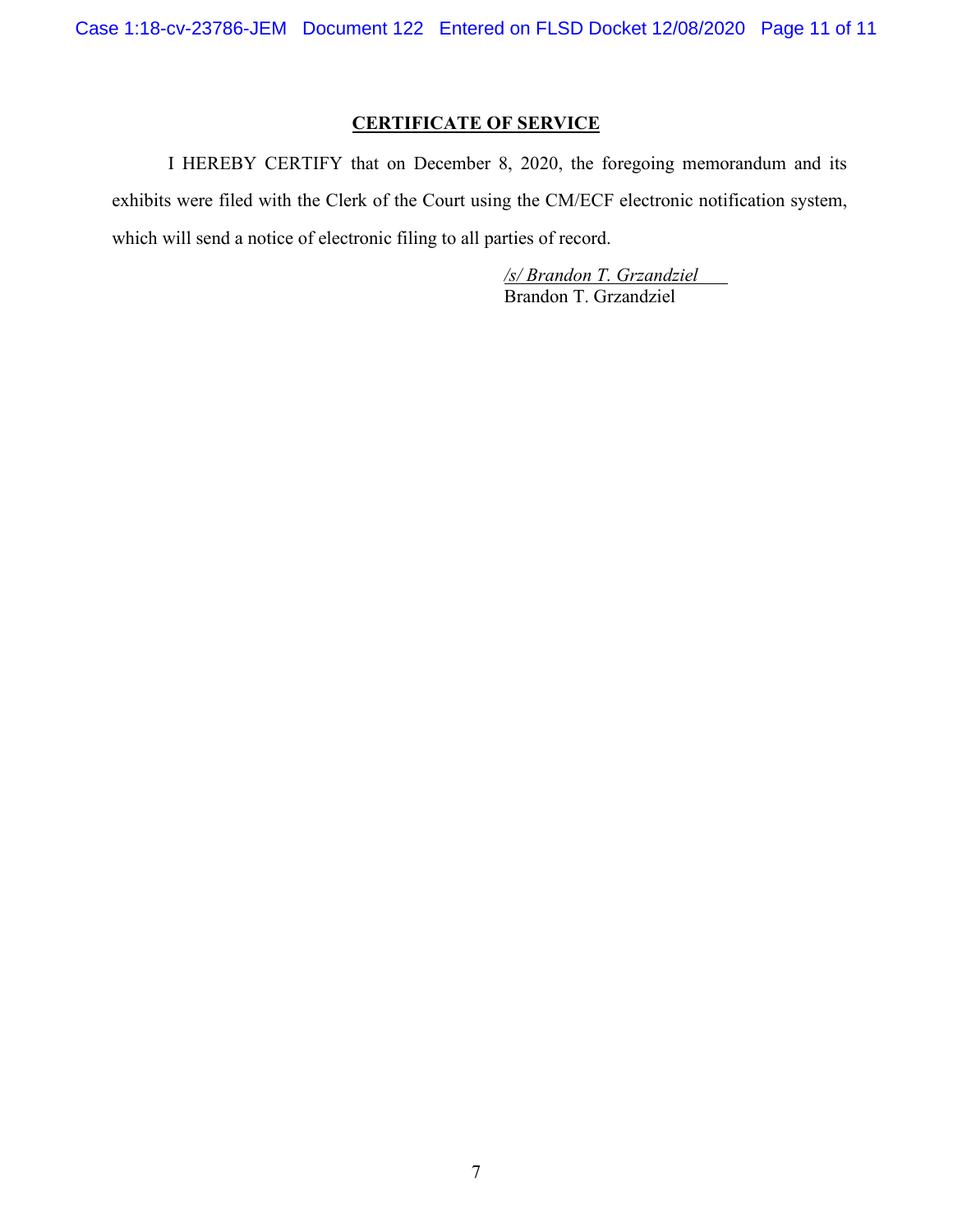Case 1:18-cv-23786-JEM Document 122-1 Entered on FLSD Docket 12/08/2020 Page 1 of 13

# **Exhibit 1**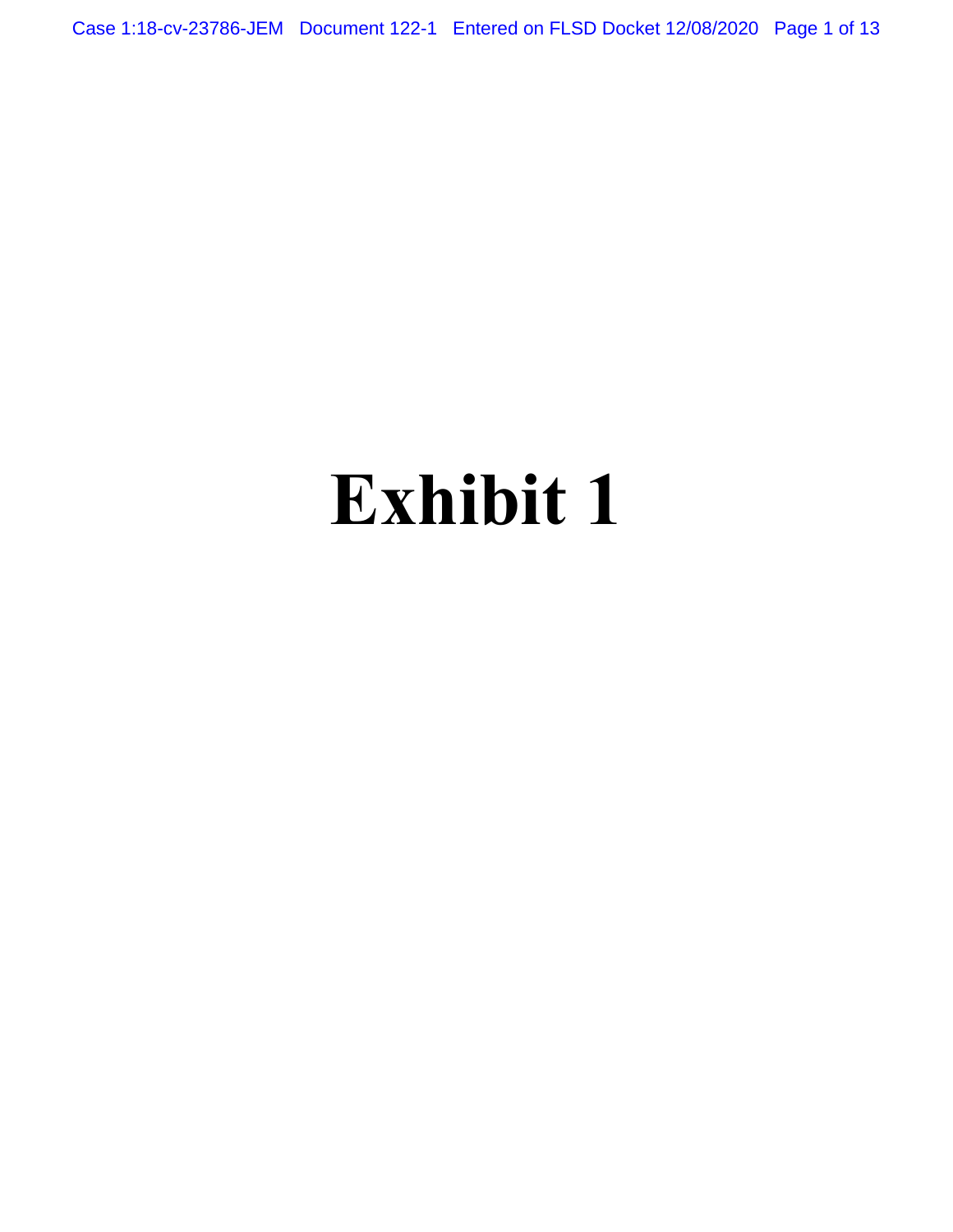#### **UNITED STATES DISTRICT COURT SOUTHERN DISTRICT OF FLORIDA**

#### **Case No. 1:18-cv-23786-MARTINEZ-OTAZO-REYES**

CHARLES STEINBERG, Individually and on Behalf of All Others Similarly Situated,

Plaintiff,

v.

OPKO HEALTH, INC., PHILLIP FROST, ADAM LOGAL, and JUAN RODRIGUEZ,

Defendants.

#### **FINAL JUDGMENT APPROVING CLASS ACTION SETTLEMENT AND ORDER OF DISMISSAL WITH PREJUDICE**

WHEREAS, a securities action is pending in this Court entitled *Steinberg v. OPKO Health,* 

*Inc.*, Case No. 1:18-cv-23786 (the "Action");

WHEREAS, (a) Lead Plaintiff The Amitim Funds (consisting of Mivtachim The Workers Social Insurance Fund Ltd., Keren Hgimlaot Hmerkazit Histadrut Central Pension Fund Ltd., Keren Makefet Pension and Provident Center Cooperative Society Ltd., The Hadassah Workers Pension Fund Ltd., and The "Egged" Members Pension Fund Ltd.) ("Lead Plaintiff"), on behalf of itself and the Settlement Class (defined below), and (b) defendant OPKO Health, Inc. ("OPKO" or the "Company") and defendant Dr. Phillip Frost ("Frost," and, together with OPKO, "Defendants") have entered into a Stipulation and Agreement of Settlement dated June 26, 2020 (the "Stipulation"), that provides for a complete dismissal with prejudice of the claims asserted against Defendants in the Action on the terms and conditions set forth in the Stipulation, subject to the approval of this Court (the "Settlement");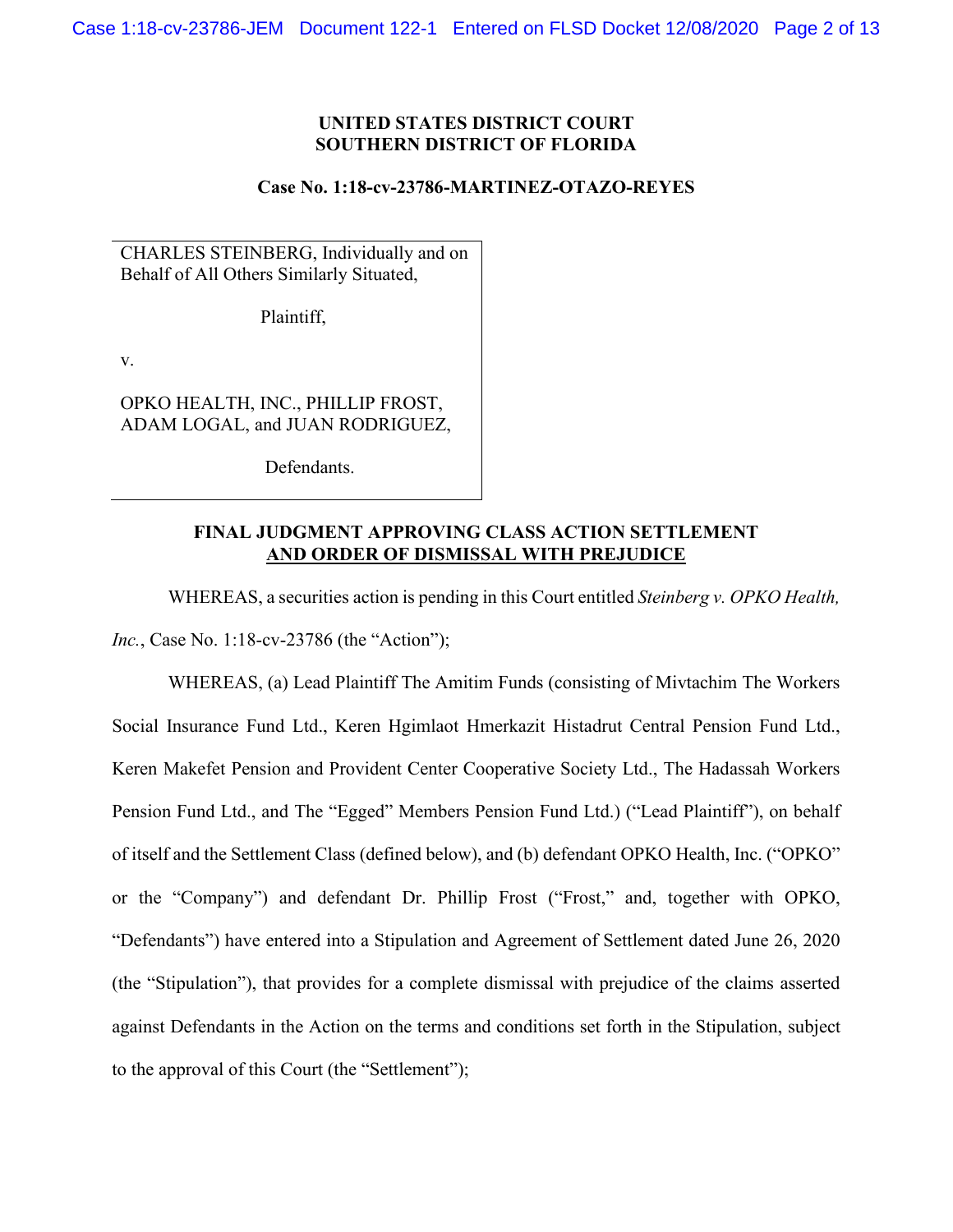WHEREAS, unless otherwise defined in this Judgment, the capitalized terms herein shall have the same meaning as they have in the Stipulation;

WHEREAS, by Order dated September 4, 2020 (the "Preliminary Approval Order"), this Court: (a) found, pursuant to Rule  $23(e)(1)(B)$ , that it (i) would likely be able to approve the Settlement as fair, reasonable, and adequate under Rule 23(e)(2) and (ii) would likely be able to certify the Settlement Class for purposes of the Settlement; (b) ordered that notice of the proposed Settlement be provided to potential Settlement Class Members; (c) provided Settlement Class Members with the opportunity either to exclude themselves from the Settlement Class or to object to the proposed Settlement; and (d) scheduled a hearing regarding final approval of the Settlement;

WHEREAS, due and adequate notice has been given to the Settlement Class;

WHEREAS, the Court conducted a hearing on December 15, 2020 (the "Settlement Hearing") to consider, among other things, (a) whether the terms and conditions of the Settlement are fair, reasonable, and adequate to the Settlement Class, and should therefore be approved; and (b) whether a judgment should be entered dismissing the Action with prejudice as against the Defendants; and

WHEREAS, the Court having reviewed and considered the Stipulation, all papers filed and proceedings held herein in connection with the Settlement, all oral and written comments received regarding the Settlement, and the record in the Action, and good cause appearing therefor;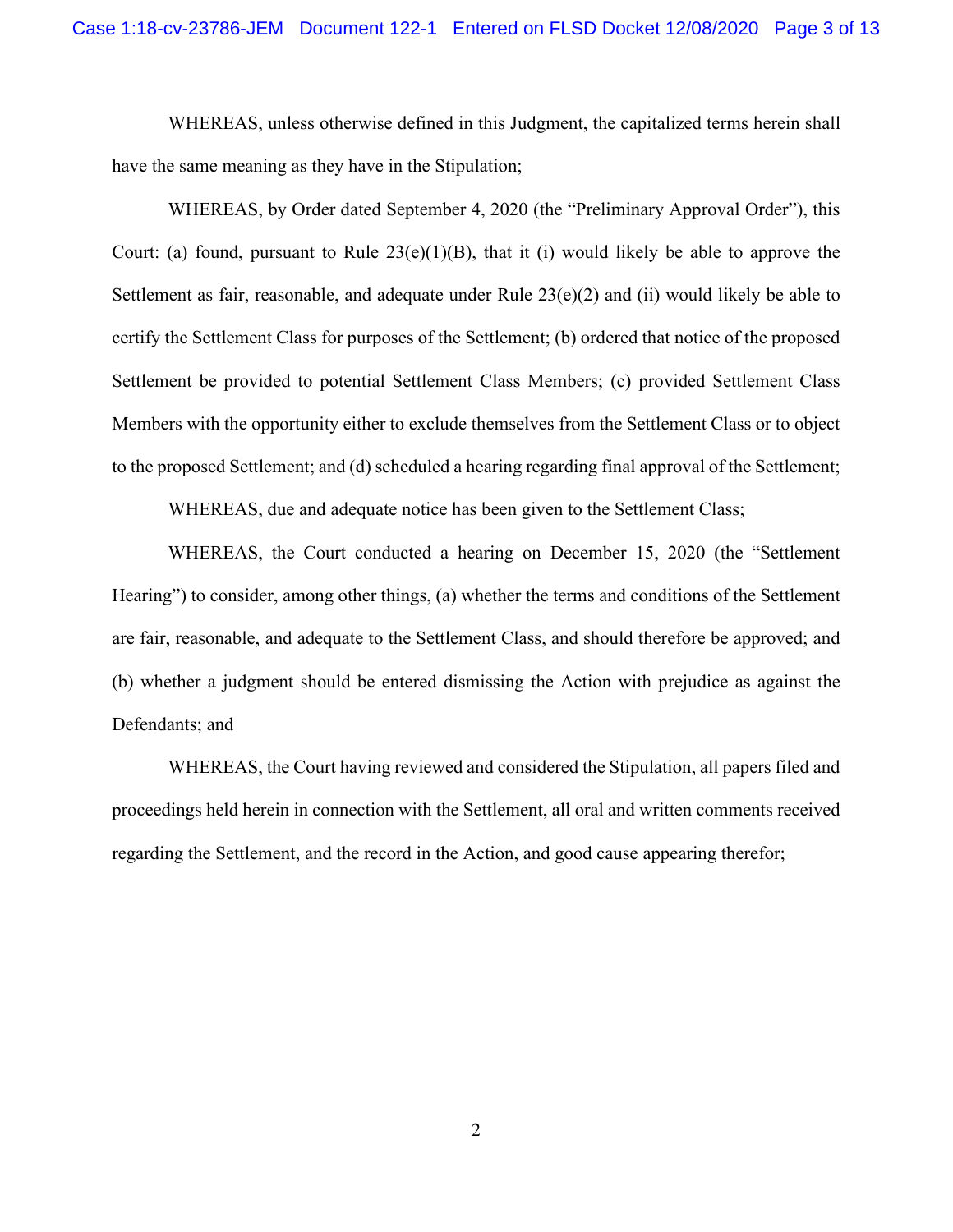#### IT IS HEREBY ORDERED, ADJUDGED AND DECREED:

1. **Jurisdiction** – The Court has jurisdiction over the subject matter of the Action, and all matters relating to the Settlement, as well as personal jurisdiction over all of the Parties and each of the Settlement Class Members.

2. **Incorporation of Settlement Documents** – This Judgment incorporates and makes a part hereof: (a) the Stipulation filed with the Court on June 29, 2020; and (b) the Notice and the Summary Notice, both of which were filed with the Court on November 10, 2020.

3. **Class Certification for Settlement Purposes** – The Court hereby certifies, for the purposes of the Settlement only, the Action as a class action pursuant to Rules 23(a) and (b)(3) of the Federal Rules of Civil Procedure on behalf of the Settlement Class consisting of all persons or entities that purchased or otherwise acquired OPKO common stock during the Class Period, including, but not limited to, on either a U.S.-based exchange (including the New York Stock Exchange and the Nasdaq), or on the Tel Aviv Stock Exchange ("TASE"), and who were damaged thereby (the "Settlement Class"). Excluded from the Settlement Class are (i) Defendants; (ii) the Officers and directors of OPKO currently and during the Class Period; (iii) members of the Immediate Family of any such excluded persons; (iv) the legal representatives, heirs, agents, affiliates, successors, or assigns of any such excluded persons or entities; and (v) any entity in which any such excluded party has, or had during the Class Period, a controlling interest. Also excluded from the Settlement Class are the persons and entities listed on Exhibit 1 hereto who or which are excluded from the Settlement Class pursuant to request.

4. **Settlement Class Findings** – For purposes of the Settlement only, the Court finds that each element required for certification of the Settlement Class pursuant to Rule 23 of the Federal Rules of Civil Procedure has been met: (a) the members of the Settlement Class are so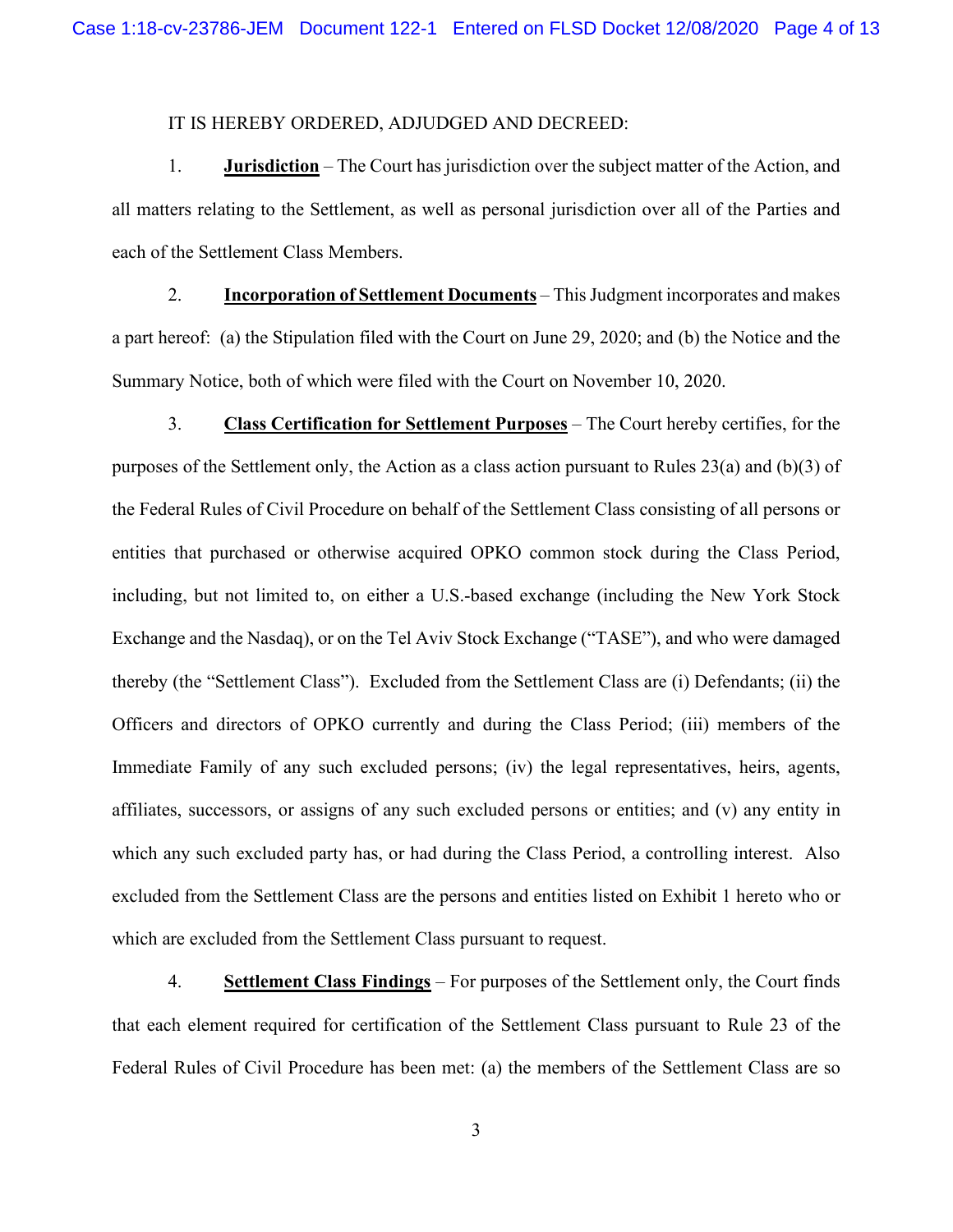numerous that their joinder in the Action would be impracticable; (b) there are questions of law and fact common to the Settlement Class which predominate over any individual questions; (c) the claims of Lead Plaintiff in the Action are typical of the claims of the Settlement Class; (d) Lead Plaintiff and Lead Counsel have and will fairly and adequately represent and protect the interests of the Settlement Class; and (e) a class action is superior to other available methods for the fair and efficient adjudication of the Action.

5. **Adequacy of Representation** – Pursuant to Rule 23 of the Federal Rules of Civil Procedure, and for the purposes of the Settlement only, the Court hereby appoints Lead Plaintiff as Class Representative for the Settlement Class, and appoints Lead Counsel Bernstein Litowitz Berger & Grossmann LLP as Class Counsel for the Settlement Class. Lead Plaintiff and Lead Counsel have fairly and adequately represented the Settlement Class both in terms of litigating the Action and for purposes of entering into and implementing the Settlement and have satisfied the requirements of Federal Rules of Civil Procedure 23(a)(4) and 23(g), respectively.

6. **Notice** – The Court finds that the dissemination of the Notice and the publication of the Summary Notice: (a) were implemented in accordance with the Preliminary Approval Order; (b) constituted the best notice practicable under the circumstances; (c) constituted notice that was reasonably calculated, under the circumstances, to apprise Settlement Class Members of (i) the pendency of the Action; (ii) the effect of the proposed Settlement (including the Releases to be provided thereunder); (iii) Lead Counsel's motion for attorneys' fees and Litigation Expenses; (iv) their right to object to any aspect of the Settlement, the Plan of Allocation, and/or Lead Counsel's motion for attorneys' fees and Litigation Expenses; (v) their right to exclude themselves from the Settlement Class; and (vi) their right to appear at the Settlement Hearing; (d) constituted due, adequate, and sufficient notice to all persons and entities entitled to receive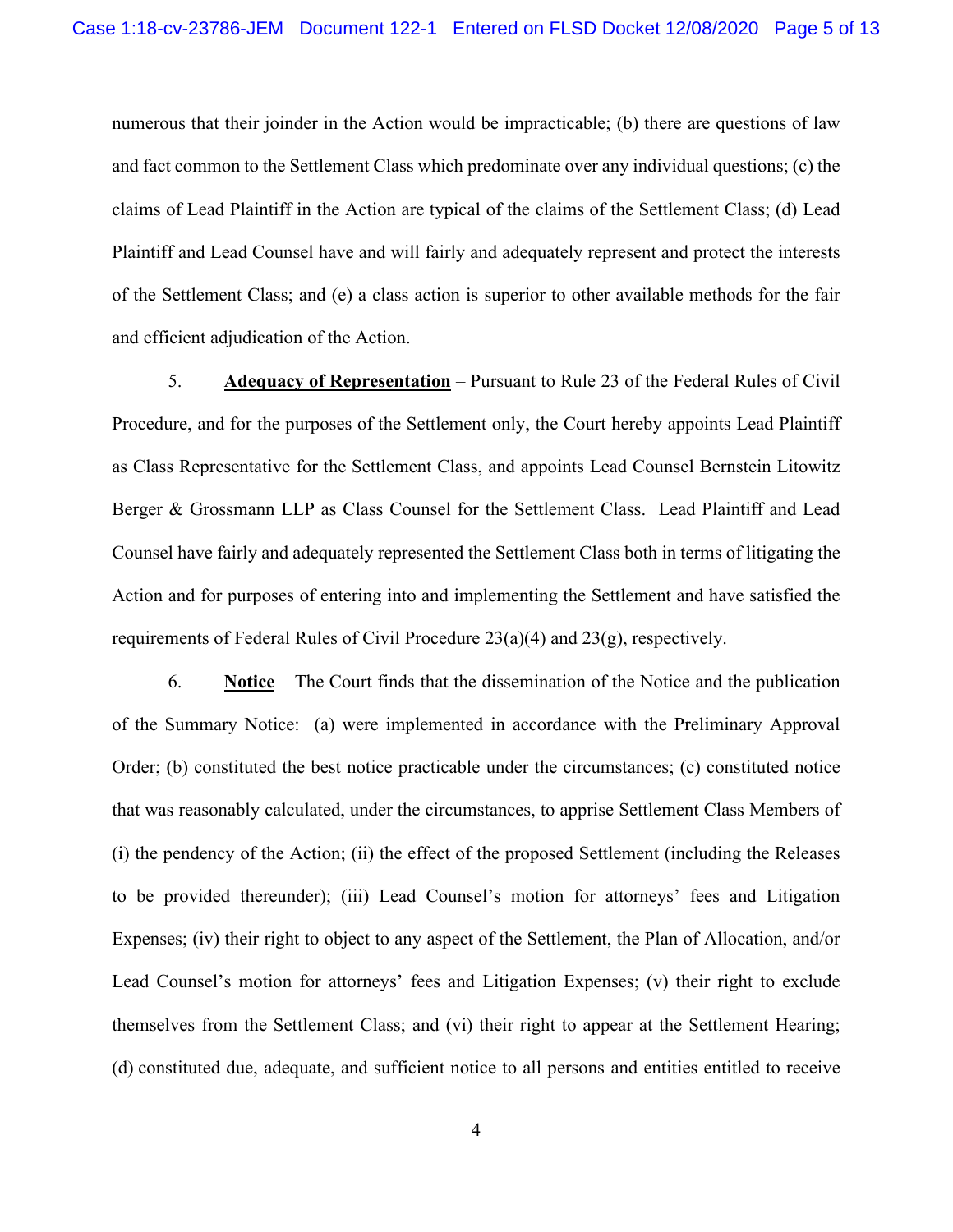notice of the proposed Settlement; and (e) satisfied the requirements of Rule 23 of the Federal Rules of Civil Procedure, the United States Constitution (including the Due Process Clause), the Private Securities Litigation Reform Act of 1995, 15 U.S.C. § 78u-4, as amended, and all other applicable law and rules. The Court further finds that the notice required under the Class Action Fairness Act, 28 U.S.C. § 1715 et seq. ("CAFA") was validly provided.

7. **Final Settlement Approval and Dismissal of Claims** – Pursuant to, and in accordance with, Rule 23(e)(2) of the Federal Rules of Civil Procedure, this Court hereby fully and finally approves the Settlement set forth in the Stipulation in all respects (including, without limitation, the amount of the Settlement, the Releases provided for therein, and the dismissal with prejudice of the claims asserted against Defendants in the Action), and finds that the Settlement is, in all respects, fair, reasonable, and adequate to the Settlement Class. Specifically, the Court finds that (a) Lead Plaintiff and Lead Counsel have adequately represented the Settlement Class; (b) the Settlement was negotiated by the Parties at arm's length; (c) the relief provided for the Settlement Class under the Settlement is adequate taking into account the costs, risks, and delay of trial and appeal, the proposed means of distributing the Settlement Fund to the Settlement Class; and the proposed attorneys' fee award; and (d) the Settlement treats members of the Settlement Class equitably relative to each other. The Parties are directed to implement, perform, and consummate the Settlement in accordance with the terms and provisions contained in the Stipulation.

8. The Action and all of the claims asserted against Defendants in the Action by Lead Plaintiff and the other Settlement Class Members are hereby dismissed with prejudice. The Parties shall bear their own costs and expenses, except as otherwise expressly provided in the Stipulation.

9. **Binding Effect** – The terms of the Stipulation and of this Judgment shall be forever binding on Defendants, Lead Plaintiff, and all other Settlement Class Members (regardless of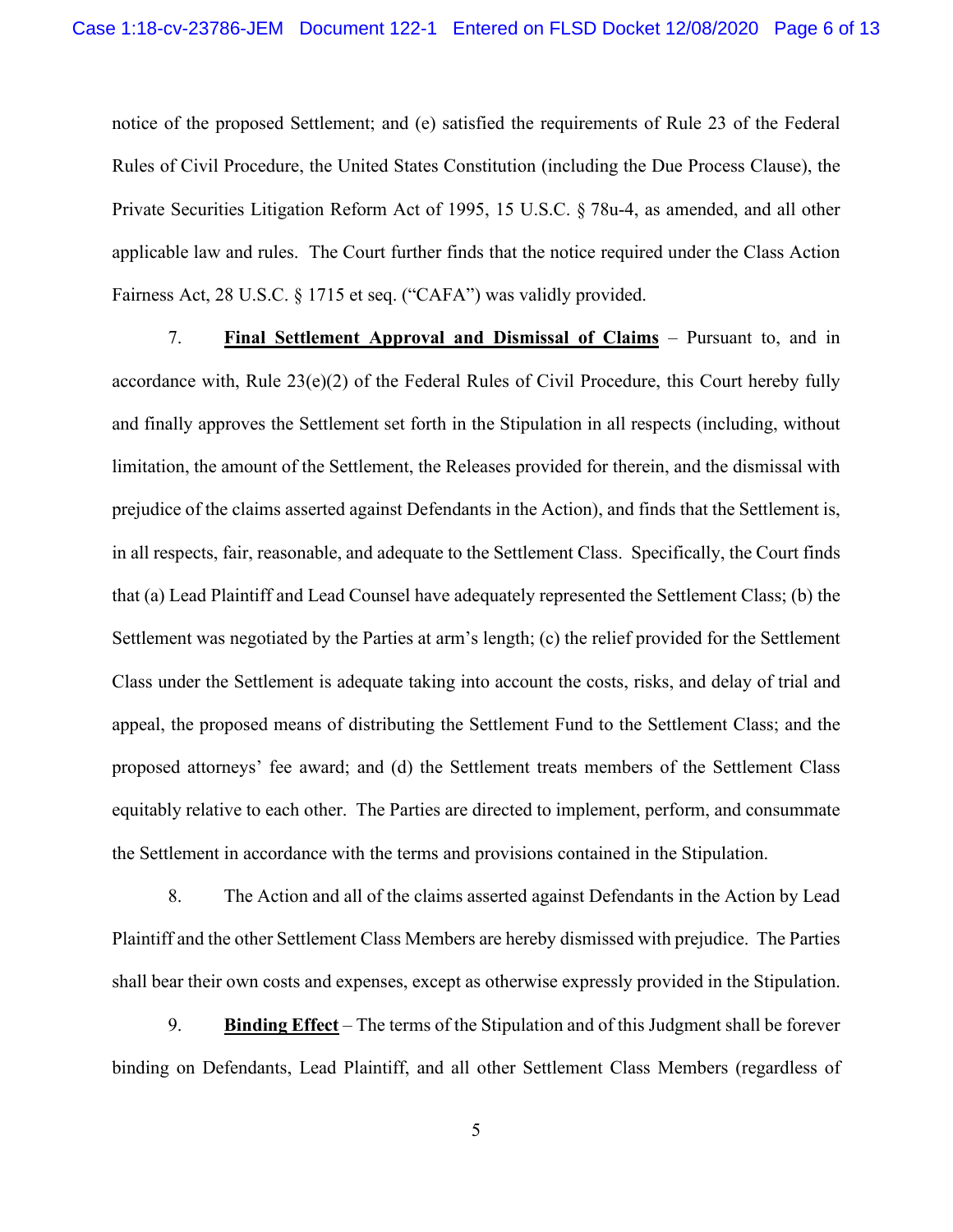whether or not any individual Settlement Class Member submits a Claim Form or seeks or obtains a distribution from the Net Settlement Fund), as well as their respective successors and assigns. The persons and entities listed on Exhibit 1 hereto are excluded from the Settlement Class pursuant to request and are not bound by the terms of the Stipulation or this Judgment.

10. **Releases** – The Releases set forth in paragraphs 5 and 6 of the Stipulation, together with the definitions contained in paragraph 1 of the Stipulation relating thereto, are expressly incorporated herein in all respects. The Releases are effective as of the Effective Date. Accordingly, this Court orders that:

(a) Without further action by anyone, and subject to paragraph 11 below, upon the Effective Date of the Settlement, Lead Plaintiff and each of the other Settlement Class Members, on behalf of themselves, and their respective heirs, executors, administrators, predecessors, successors, and assigns, in their capacities as such, shall be deemed to have, and by operation of law and of this Judgment shall have, fully, finally, and forever compromised, settled, released, resolved, relinquished, waived, and discharged each and every Released Plaintiffs' Claim against Defendants and the other Defendants' Releasees, and shall forever be barred and enjoined from prosecuting any or all of the Released Plaintiffs' Claims against any of the Defendants' Releasees.

(b) Without further action by anyone, and subject to paragraph 11 below, upon the Effective Date of the Settlement, Defendants, on behalf of themselves, and their respective heirs, executors, administrators, predecessors, successors, and assigns, in their capacities as such, shall be deemed to have, and by operation of law and of this Judgment shall have, fully, finally, and forever compromised, settled, released, resolved, relinquished, waived, and discharged each and every Released Defendants' Claim against Lead Plaintiff and the other Plaintiffs' Releasees,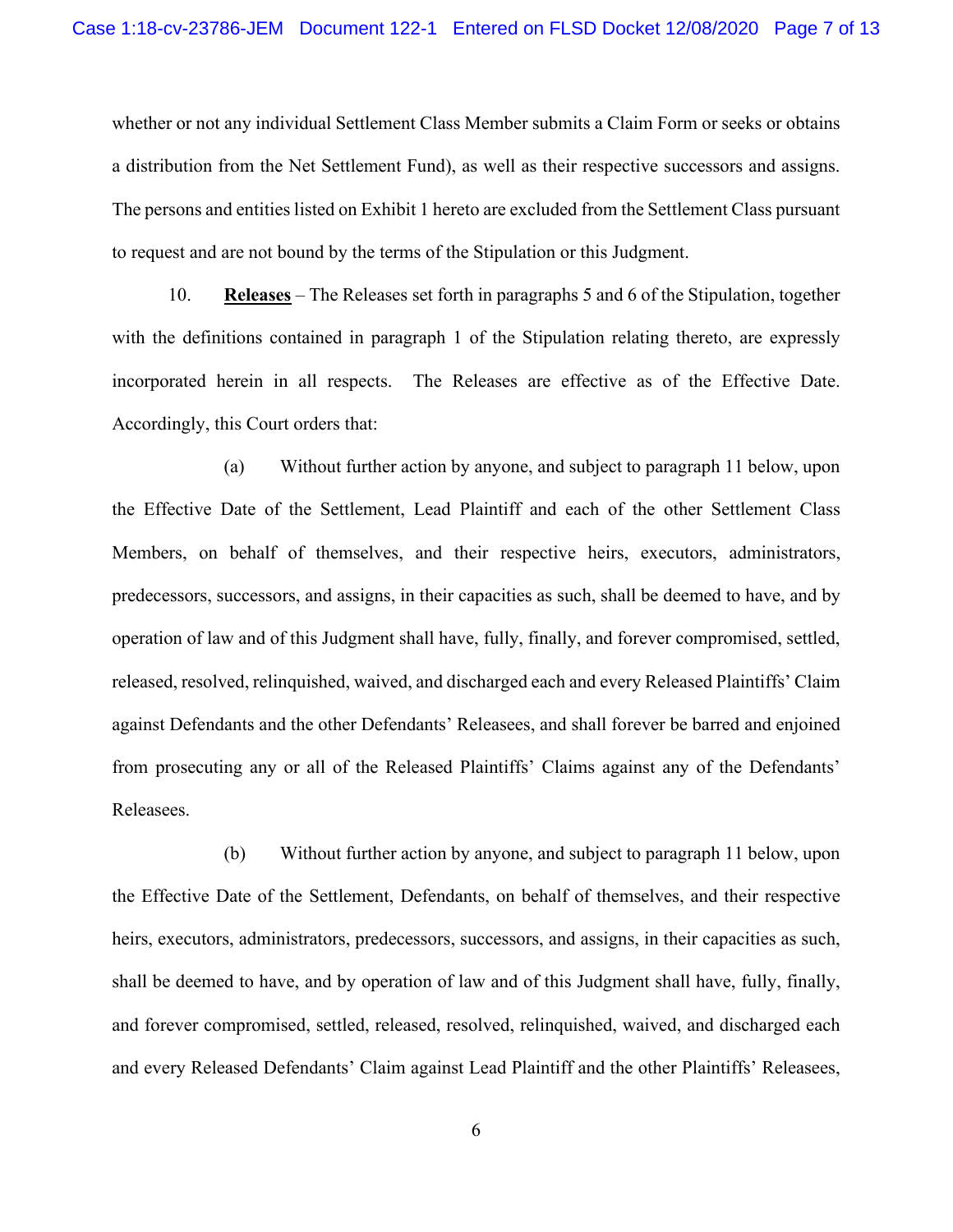and shall forever be barred and enjoined from prosecuting any or all of the Released Defendants' Claims against any of the Plaintiffs' Releasees. This Release shall not apply to any person or entity listed on Exhibit 1 hereto.

11. Notwithstanding paragraphs  $10(a) - (b)$  above, nothing in this Judgment shall bar any action by any of the Parties to enforce or effectuate the terms of the Stipulation or this Judgment.

12. **Bar Order** – To the fullest extent permitted by the Private Securities Litigation Reform Act of 1995, 15 U.S.C. § 78u-4(f)(7) (the "PSLRA") and the common law of the U.S. Court of Appeals for the Eleventh Circuit, the Court hereby (a) permanently bars, enjoins, and restrains any persons or entity, including, but not limited to, any trustee appointed in a Chapter 7 or 11 bankruptcy proceeding, a receiver, an assignee for the benefit of creditors, or any similar successor, from commencing, prosecuting, or asserting all claims for contribution, indemnification, or equitable indemnification against any Defendants' Releasee (or any other claim against any Defendants' Releasee where the alleged injury to such person or entity is that person or entity's actual or threatened liability to the Settlement Class or a Settlement Class Member) based upon, arising out of, or related to the Released Plaintiffs' Claims; and (b) permanently bars, enjoins, and restrains Defendants' Releasees from commencing, prosecuting or asserting all claims for contribution, indemnification, or equitable indemnification against any other person or entity (or any other claim against any other person or entity where the alleged injury to the Defendants' Releasee is its actual or threatened liability to the Settlement Class or a Settlement Class Member) based upon, arising out of, or related to the Released Plaintiffs' Claims.

13. **Judgment Reduction** – Any final verdict or judgment that may be obtained by or on behalf of the Settlement Class or a Settlement Class Member against any person or entity subject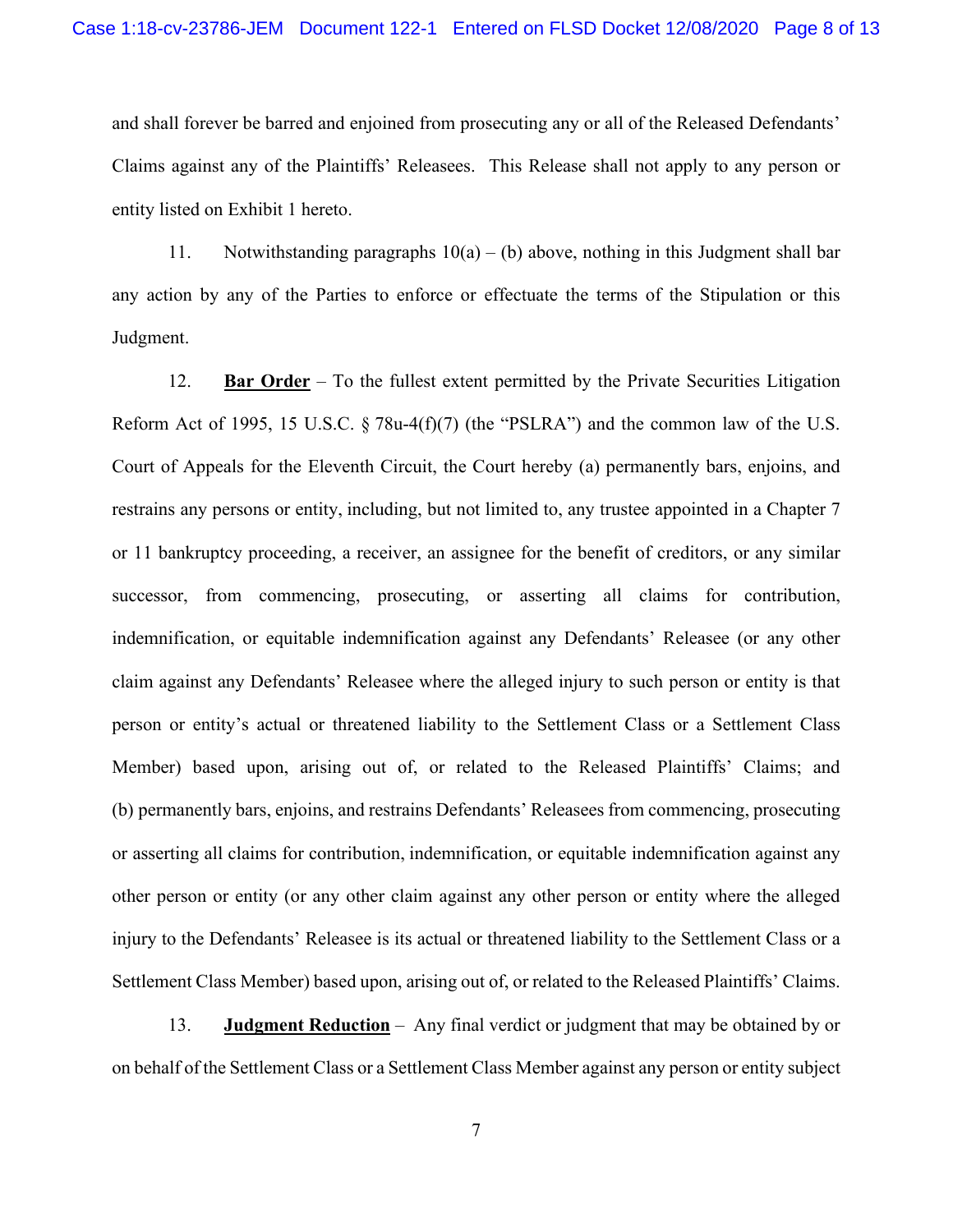to the bar order set forth in paragraph 12 shall be reduced by the greater of (a) an amount that corresponds to the percentage of responsibility of Defendants for the loss to the Settlement Class or the Settlement Class Member; or (b) the amount paid by or on behalf of Defendants to the Settlement Class or a Settlement Class Member for common damages.

14. **Rule 11 Findings** – The Court finds and concludes that the Parties and their respective counsel have complied in all respects with the requirements of Rule 11 of the Federal Rules of Civil Procedure in connection with the institution, prosecution, defense, and settlement of the Action.

15. **No Admissions** – Neither this Judgment, the Stipulation (whether or not consummated), including the exhibits thereto and the Plan of Allocation contained therein (or any other plan of allocation that may be approved by the Court), the negotiations leading to the execution of the Stipulation, nor any proceedings taken pursuant to or in connection with the Stipulation and/or approval of the Settlement (including any arguments proffered in connection therewith):

(a) shall be offered against any of the Defendants' Releasees as evidence of, or construed as, or deemed to be evidence of any presumption, concession, or admission by any of the Defendants' Releasees with respect to the truth of any fact alleged by Lead Plaintiff or the validity of any claim that was or could have been asserted or the deficiency of any defense that has been or could have been asserted in this Action or in any other litigation, or of any liability, negligence, fault, or other wrongdoing of any kind of any of the Defendants' Releasees or in any way referred to for any other reason as against any of the Defendants' Releasees, in any arbitration proceeding or other civil, criminal, or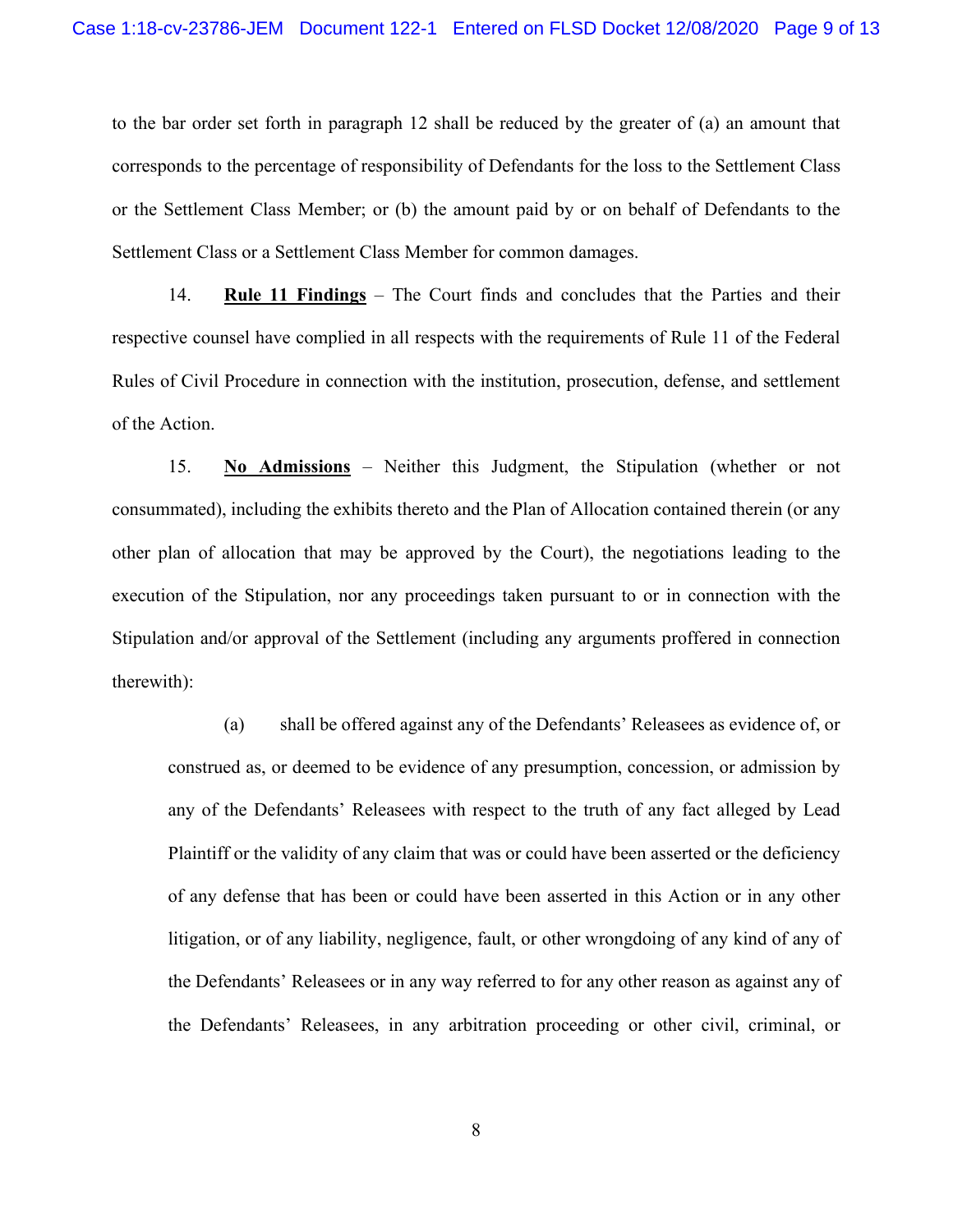## Case 1:18-cv-23786-JEM Document 122-1 Entered on FLSD Docket 12/08/2020 Page 10 of 13

administrative action or proceeding, other than such proceedings as may be necessary to effectuate the provisions of the Stipulation;

(b) shall be offered against any of the Plaintiffs' Releasees, as evidence of, or construed as, or deemed to be evidence of any presumption, concession or admission by any of the Plaintiffs' Releasees that any of their claims are without merit, that any of the Defendants' Releasees had meritorious defenses, or that damages recoverable under the Complaint would not have exceeded the Settlement Amount or with respect to any liability, negligence, fault, or wrongdoing of any kind, or in any way referred to for any other reason as against any of the Plaintiffs' Releasees, in any arbitration proceeding or other civil, criminal, or administrative action or proceeding, other than such proceedings as may be necessary to effectuate the provisions of the Stipulation; or

(c) shall be construed against any of the Releasees as an admission, concession, or presumption that the consideration to be given under the Settlement represents the amount which could be or would have been recovered after trial;

*provided, however*, that the Parties and the Releasees and their respective counsel may refer to this Judgment and the Stipulation to effectuate the protections from liability granted hereunder and thereunder or otherwise to enforce the terms of the Settlement.

16. **Retention of Jurisdiction** – Without affecting the finality of this Judgment in any way, this Court retains continuing and exclusive jurisdiction over: (a) the Parties for purposes of the administration, interpretation, implementation, and enforcement of the Settlement; (b) the disposition of the Settlement Fund; (c) any motion for an award of attorneys' fees and/or Litigation Expenses by Lead Counsel in the Action that will be paid from the Settlement Fund; (d) any motion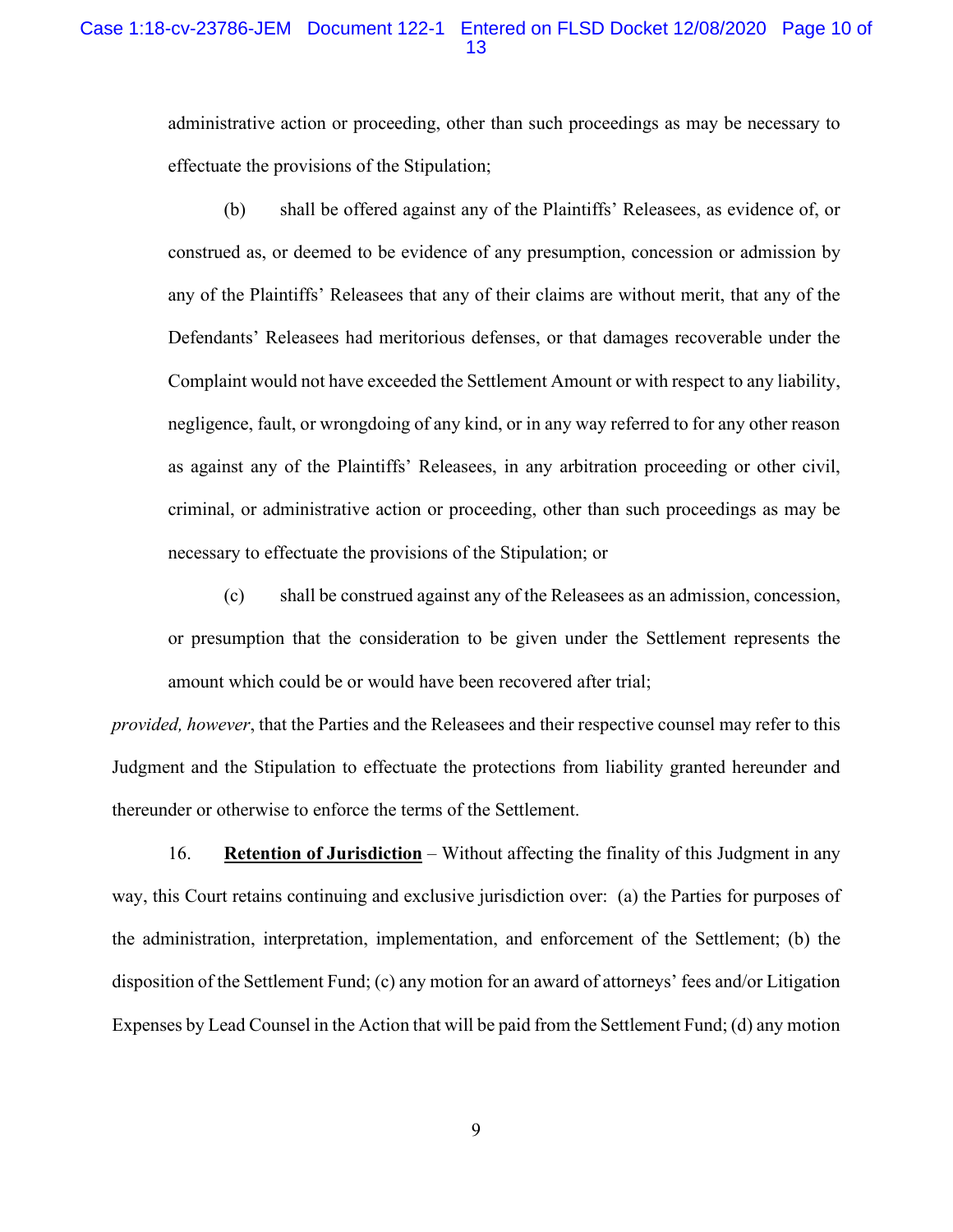## Case 1:18-cv-23786-JEM Document 122-1 Entered on FLSD Docket 12/08/2020 Page 11 of 13

to approve the Plan of Allocation; (e) any motion to approve the Distribution Order; and (f) the Settlement Class Members for all matters relating to the Action.

17. Separate orders shall be entered regarding approval of a plan of allocation and the motion of Lead Counsel for attorneys' fees and Litigation Expenses. Such orders shall in no way affect or delay the finality of this Judgment and shall not affect or delay the Effective Date of the Settlement.

18. **Modification of the Agreement of Settlement** – Without further approval from the Court, Lead Plaintiff and Defendants are hereby authorized to agree to and adopt such amendments or modifications of the Stipulation or any exhibits attached thereto to effectuate the Settlement that: (a) are not materially inconsistent with this Judgment; and (b) do not materially limit the rights of Settlement Class Members in connection with the Settlement. Without further order of the Court, Lead Plaintiff and Defendants may agree to reasonable extensions of time to carry out any provisions of the Settlement.

19. **Termination of Settlement** – If the Settlement is terminated as provided in the Stipulation or the Effective Date of the Settlement otherwise fails to occur, this Judgment shall be vacated, rendered null and void, and be of no further force and effect, except as otherwise provided by the Stipulation, and this Judgment shall be without prejudice to the rights of Lead Plaintiff, the other Settlement Class Members, and Defendants, and the Parties shall revert to their respective positions in the Action immediately prior to the execution of the Stipulation.

20. **Entry of Final Judgment** – There is no just reason to delay the entry of this Judgment as a final judgment in this Action. Accordingly, the Clerk of the Court is expressly directed to immediately enter this final judgment in this Action.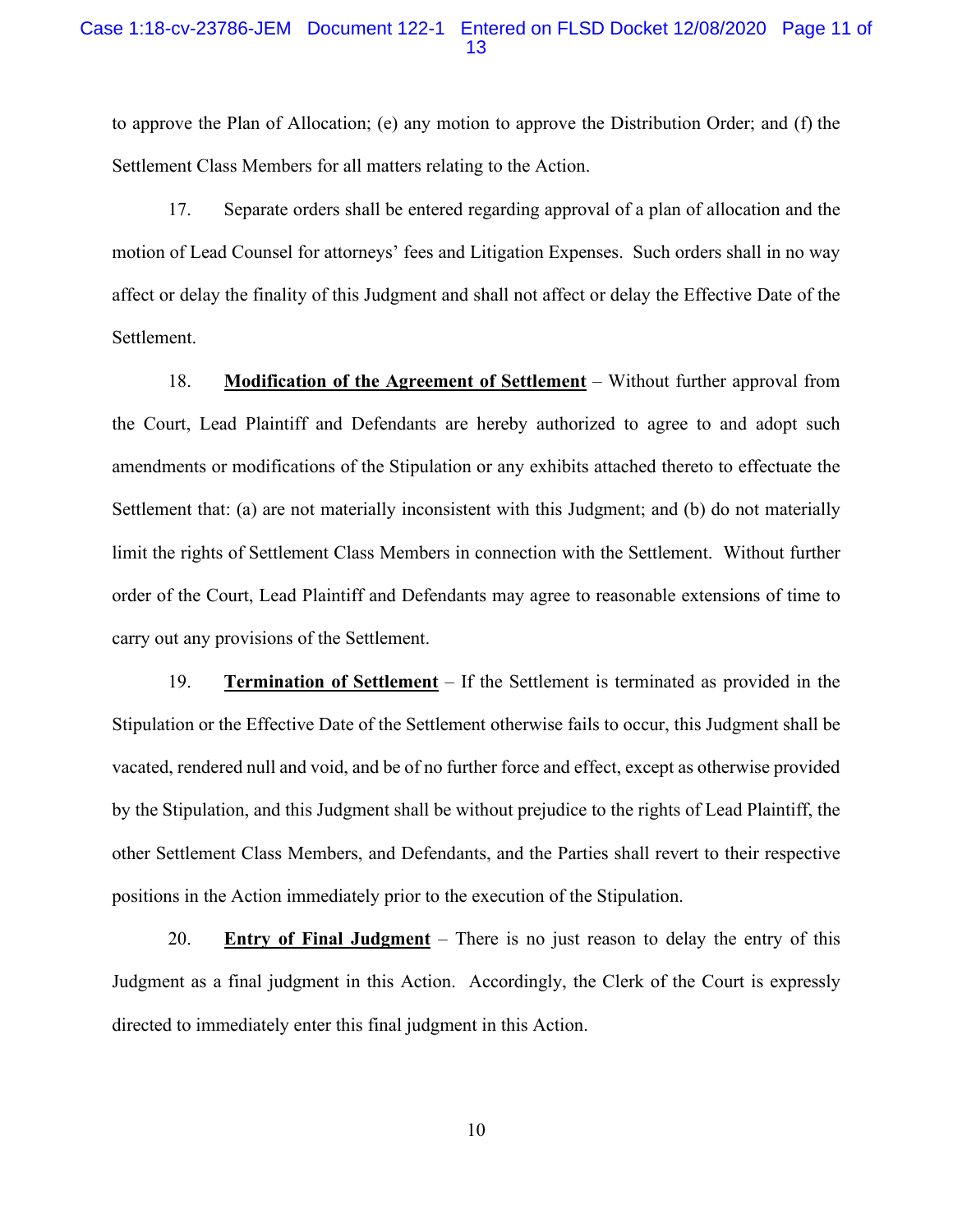Case 1:18-cv-23786-JEM Document 122-1 Entered on FLSD Docket 12/08/2020 Page 12 of 13

SO ORDERED this \_\_\_\_\_\_\_ day of \_\_\_\_\_\_\_\_\_\_\_\_, 2020.

The Honorable Jose E. Martinez United States District Judge

 $\mathcal{L}_\text{max}$  and  $\mathcal{L}_\text{max}$  and  $\mathcal{L}_\text{max}$  and  $\mathcal{L}_\text{max}$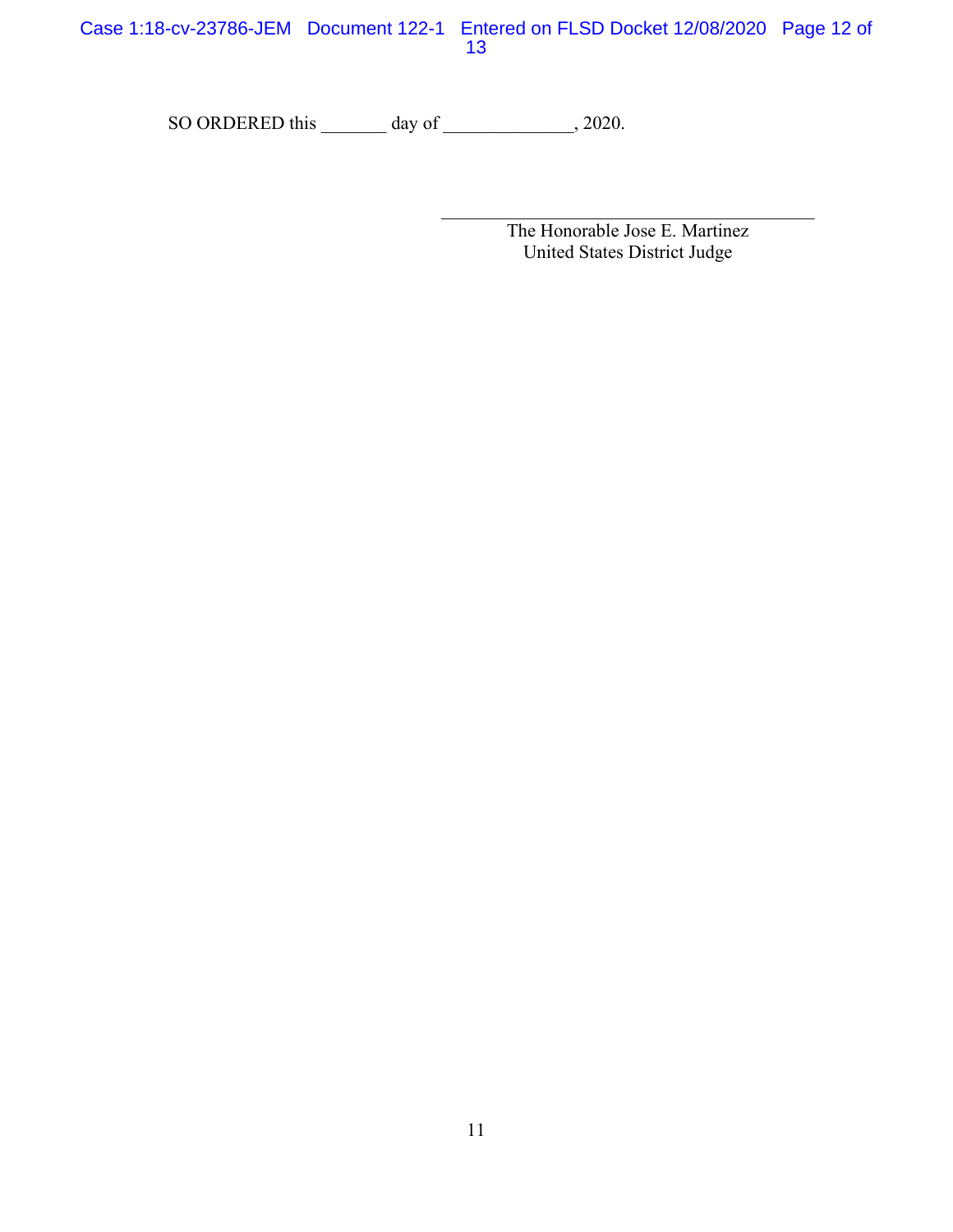# **Exhibit 1**

#### **List of Persons and Entities Excluded from the Settlement Class Pursuant to Request**

- 1. Walter M. Stanislawski and Mary T. Stanislawski Satellite Beach, FL
- 2. Anthony G. Tummarello and Carol A. Tummarello Southlake, TX
- 3. Nicola Vanin Fort Worth, TX
- 4. L. Jane Jennings and Bill J. Jennings, Trustees Jennings Living Trust Tulsa, OK
- 5. Theodore F. Bosnak Herndon, VA
- 6. John E. Johnson and Barbara Velez Carmel, IN
- 7. Lawrence Bernard Robbins Aventura, FL
- 8. Robert Gruder Cardiff, CA
- 9. Tammy Hussin Cardiff, CA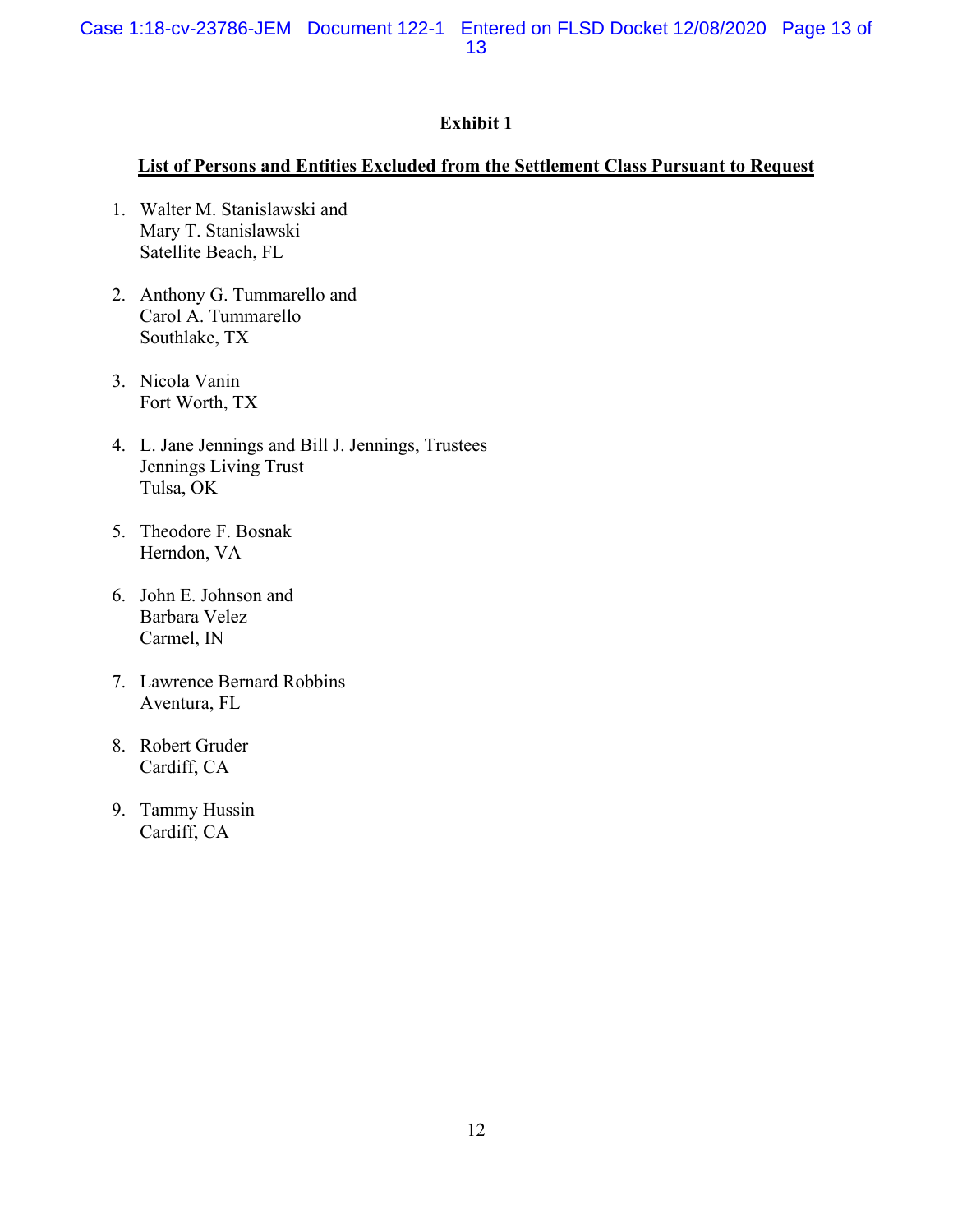Case 1:18-cv-23786-JEM Document 122-2 Entered on FLSD Docket 12/08/2020 Page 1 of 4

# **Exhibit 2**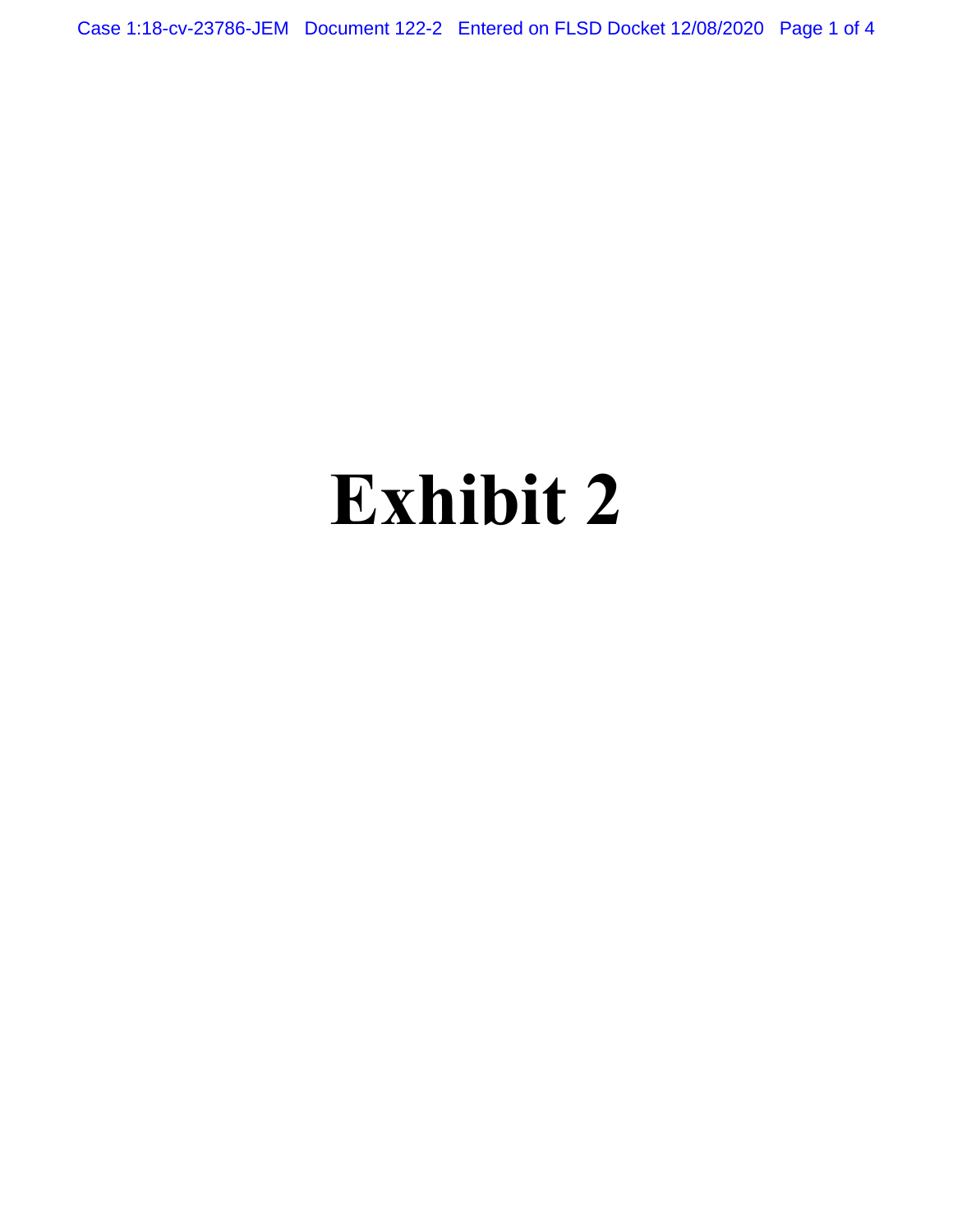#### **UNITED STATES DISTRICT COURT SOUTHERN DISTRICT OF FLORIDA**

#### **Case No. 1:18-cv-23786-MARTINEZ-OTAZO-REYES**

CHARLES STEINBERG, Individually and on Behalf of All Others Similarly Situated,

Plaintiff,

v.

OPKO HEALTH, INC., PHILLIP FROST, ADAM LOGAL, and JUAN RODRIGUEZ,

Defendants.

## **[PROPOSED] ORDER APPROVING PLAN OF ALLOCATION OF NET SETTLEMENT FUND**

This matter came on for hearing on December 15, 2020 (the "Settlement Hearing") on Lead Plaintiff's motion to determine whether the proposed plan of allocation of the Net Settlement Fund ("Plan of Allocation") created by the Settlement achieved in the above-captioned class action (the "Action") should be approved. The Court having considered all matters submitted to it at the Settlement Hearing and otherwise; and it appearing that notice of the Settlement Hearing substantially in the form approved by the Court was mailed to all Settlement Class Members who or which could be identified with reasonable effort, and that a summary notice of the hearing substantially in the form approved by the Court was published in *The Wall Street Journal* and the Israeli daily newspaper *Globes* and released over the *PR Newswire* pursuant to the specifications of the Court; and the Court having considered and determined the fairness and reasonableness of the proposed Plan of Allocation,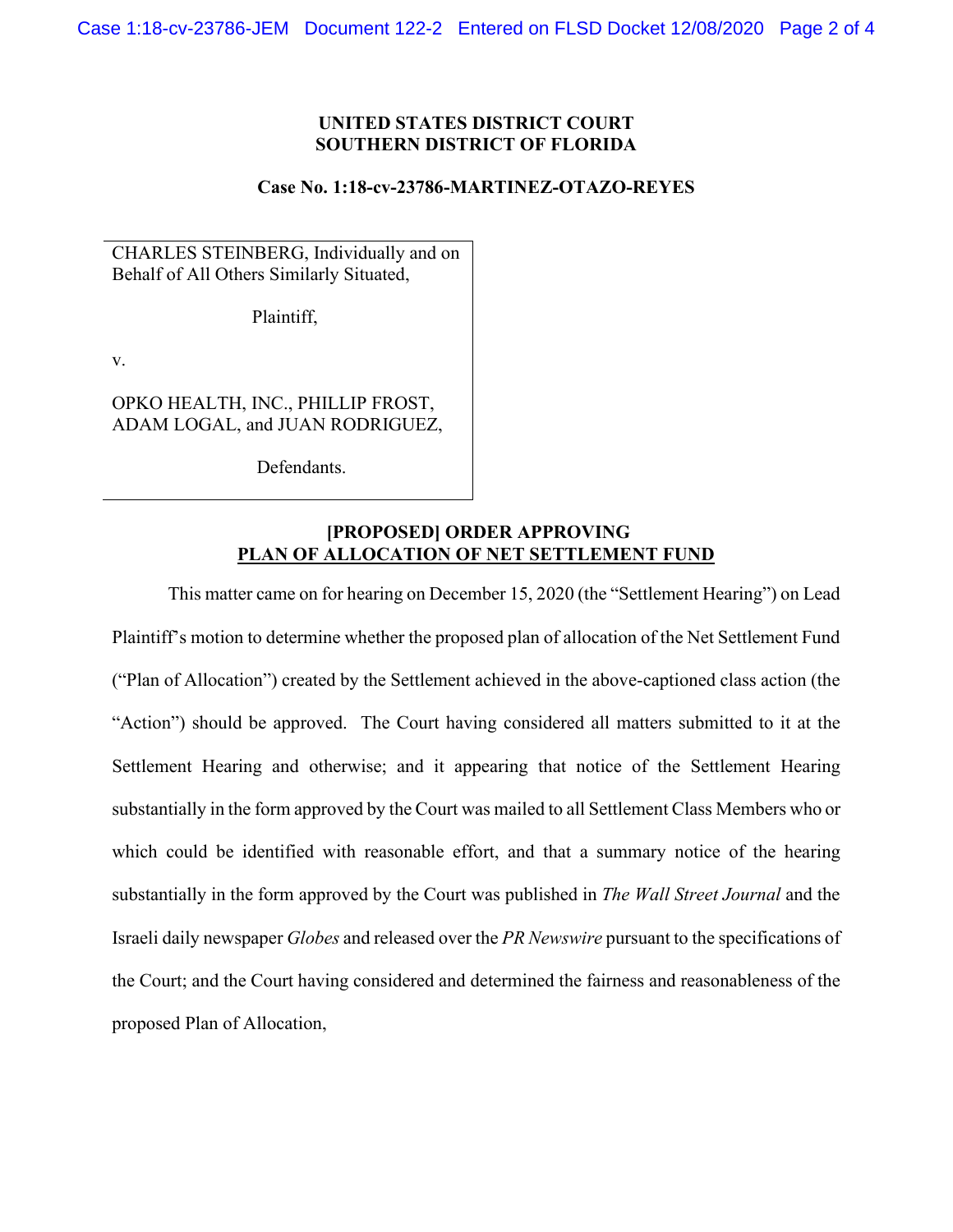#### NOW, THEREFORE, IT IS HEREBY ORDERED THAT:

1. This Order approving the proposed Plan of Allocation incorporates by reference the definitions in the Stipulation and Agreement of Settlement dated June 26, 2020 (ECF No. 112-1) (the "Stipulation") and all terms not otherwise defined herein shall have the same meanings as set forth in the Stipulation.

2. The Court has jurisdiction to enter this Order approving the proposed Plan of Allocation, and over the subject matter of the Action and all Parties to the Action, including all Settlement Class Members.

3. Notice of Lead Plaintiff's motion for approval of the proposed Plan of Allocation was given to all Settlement Class Members who or which could be identified with reasonable effort. The form and method of notifying the Settlement Class of the motion for approval of the proposed Plan of Allocation satisfied the requirements of Rule 23 of the Federal Rules of Civil Procedure, the Private Securities Litigation Reform Act of 1995 (15 U.S.C. § 78u-4), due process, and all other applicable law and rules, constituted the best notice practicable under the circumstances, and constituted due and sufficient notice to all persons and entities entitled thereto.

4. Copies of the Notice, which included the Plan of Allocation, were mailed to over 271,000 potential Settlement Class Members and nominees, and no objections to the Plan of Allocation have been received.

5. The Court hereby finds and concludes that the formula for the calculation of the claims of Claimants as set forth in the Plan of Allocation mailed to Settlement Class Members provides a fair and reasonable basis upon which to allocate the proceeds of the Net Settlement Fund among Settlement Class Members with due consideration having been given to administrative convenience and necessity.

2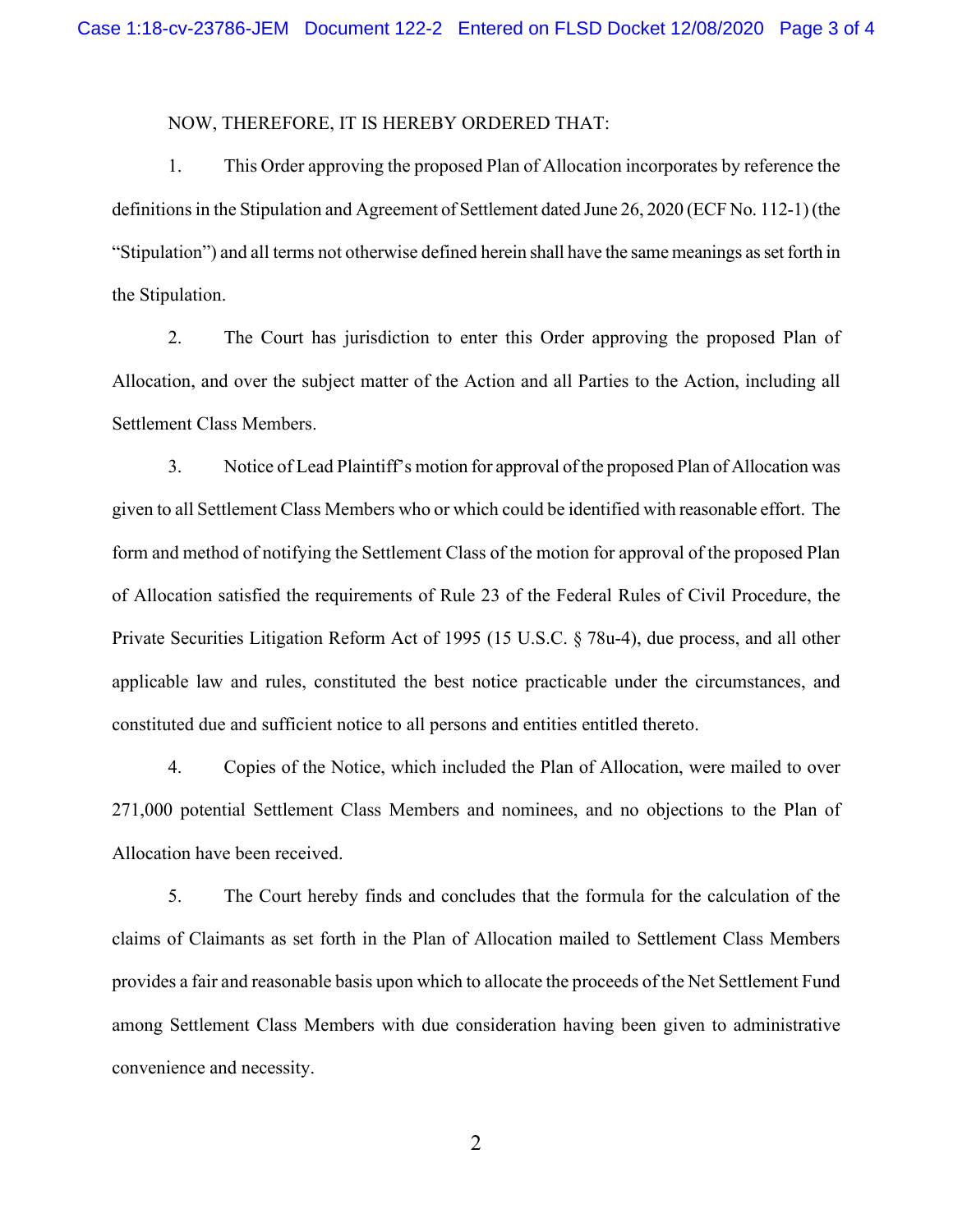6. The Court hereby finds and concludes that the Plan of Allocation is, in all respects,

fair and reasonable to the Settlement Class. Accordingly, the Court hereby approves the Plan of Allocation proposed by Lead Plaintiff.

7. Any appeal or any challenge affecting this Court's approval of the Plan of Allocation shall in no way disturb or affect the finality of the Judgment.

8. There is no just reason for delay in the entry of this Order, and immediate entry by the Clerk of the Court is expressly directed.

SO ORDERED this \_\_\_\_\_\_\_ day of December, 2020.

The Honorable Jose E. Martinez United States District Judge

#1428828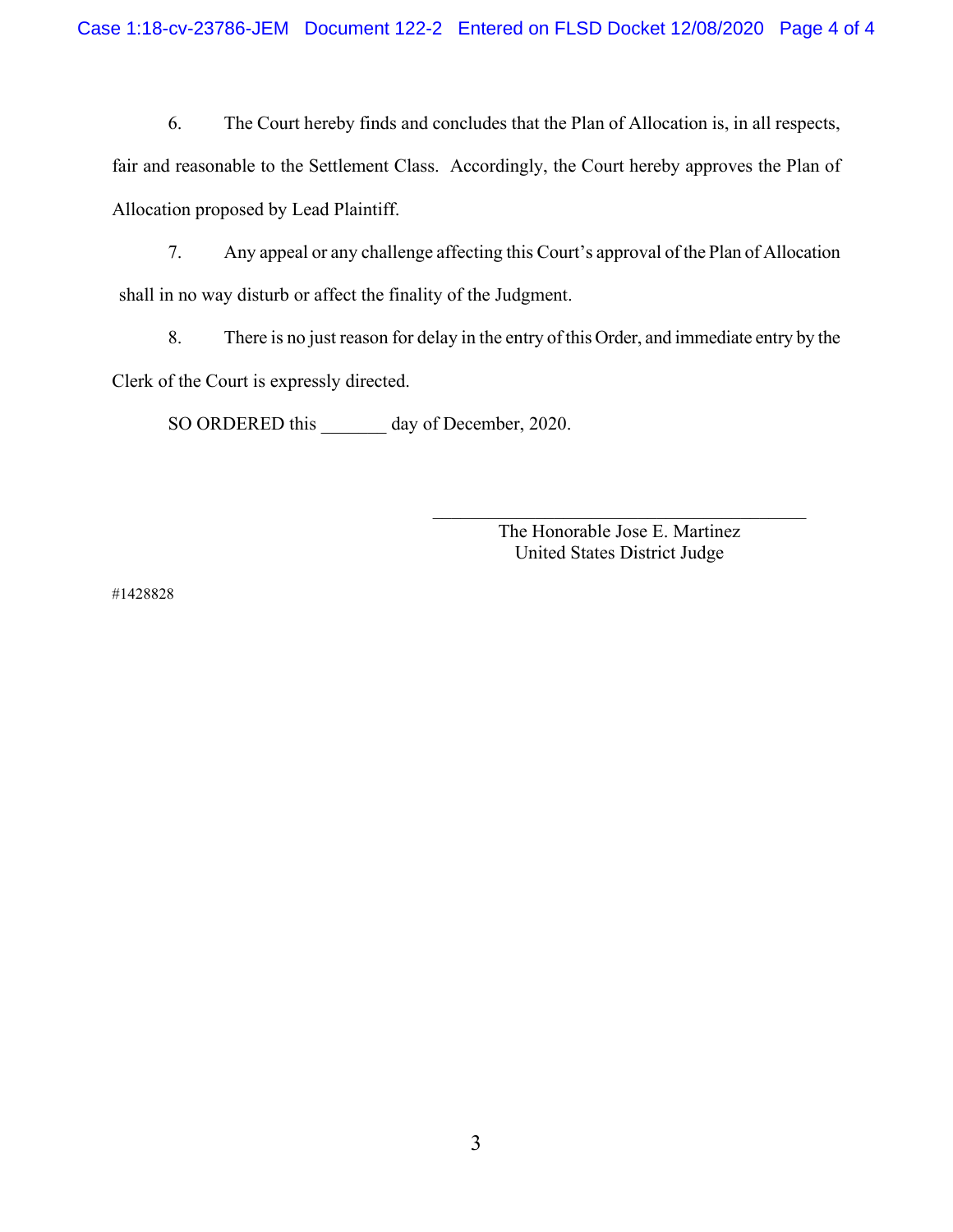Case 1:18-cv-23786-JEM Document 122-3 Entered on FLSD Docket 12/08/2020 Page 1 of 5

# **Exhibit 3**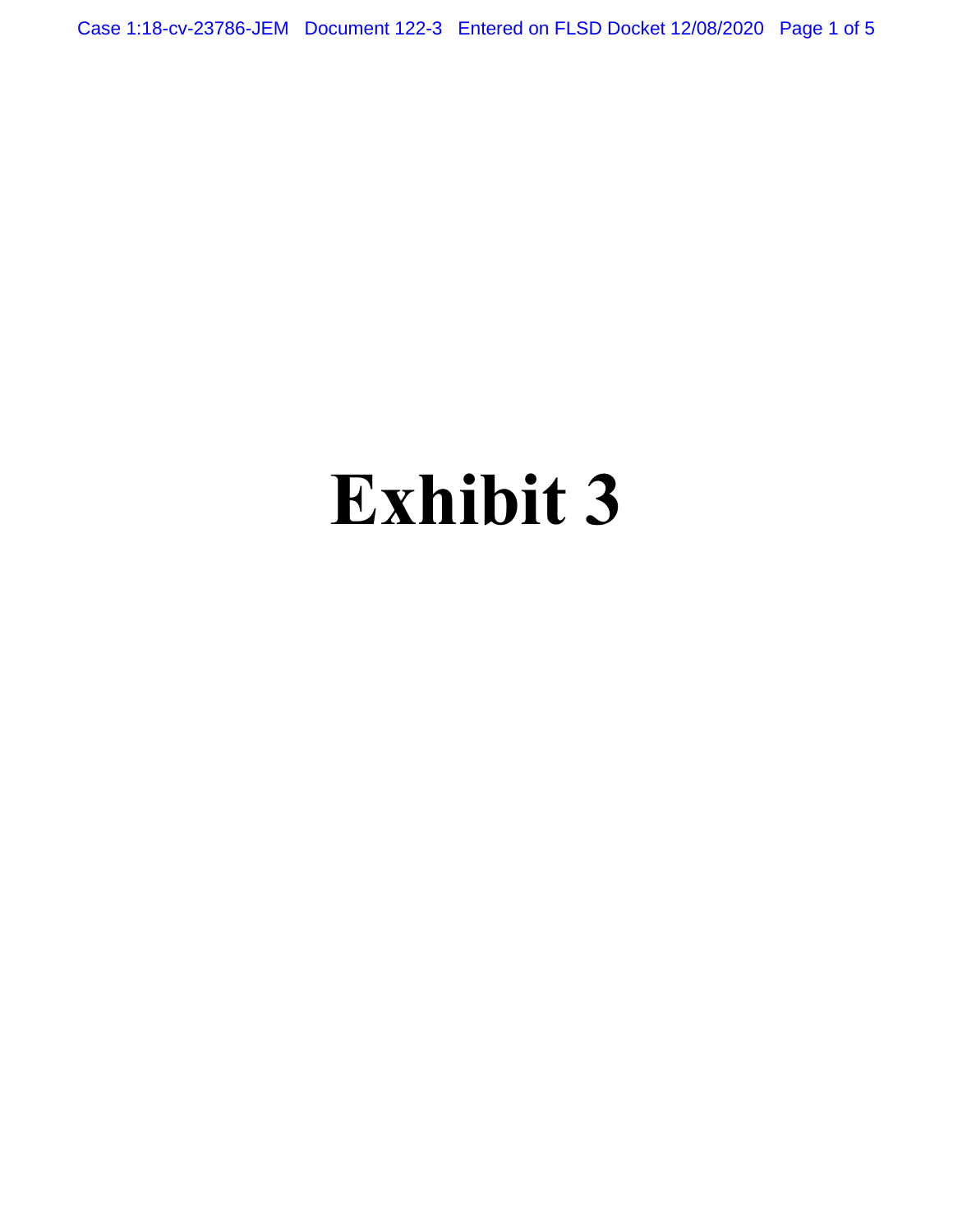#### **UNITED STATES DISTRICT COURT SOUTHERN DISTRICT OF FLORIDA**

#### **Case No. 1:18-cv-23786-MARTINEZ-OTAZO-REYES**

CHARLES STEINBERG, Individually and on Behalf of All Others Similarly Situated,

Plaintiff,

v.

OPKO HEALTH, INC., PHILLIP FROST, ADAM LOGAL, and JUAN RODRIGUEZ,

Defendants.

### **[PROPOSED] ORDER AWARDING ATTORNEYS' FEES AND LITIGATION EXPENSES**

This matter came on for hearing on December 15, 2020 (the "Settlement Hearing") on Lead Counsel's motion for an award of attorneys' fees and Litigation Expenses. The Court having considered all matters submitted to it at the Settlement Hearing and otherwise; and it appearing that notice of the Settlement Hearing substantially in the form approved by the Court was mailed to all Settlement Class Members who or which could be identified with reasonable effort, and that a summary notice of the hearing substantially in the form approved by the Court was published in *The Wall Street Journal* and the Israeli daily newspaper *Globes* and released over the *PR Newswire* pursuant to the specifications of the Court; and the Court having considered and determined the fairness and reasonableness of the award of attorneys' fees and Litigation Expenses requested,

NOW, THEREFORE, IT IS HEREBY ORDERED THAT:

1. This Order incorporates by reference the definitions in the Stipulation and Agreement of Settlement dated June 26, 2020 (ECF No. 112-1) (the "Stipulation") and all terms not otherwise defined herein shall have the same meanings as set forth in the Stipulation.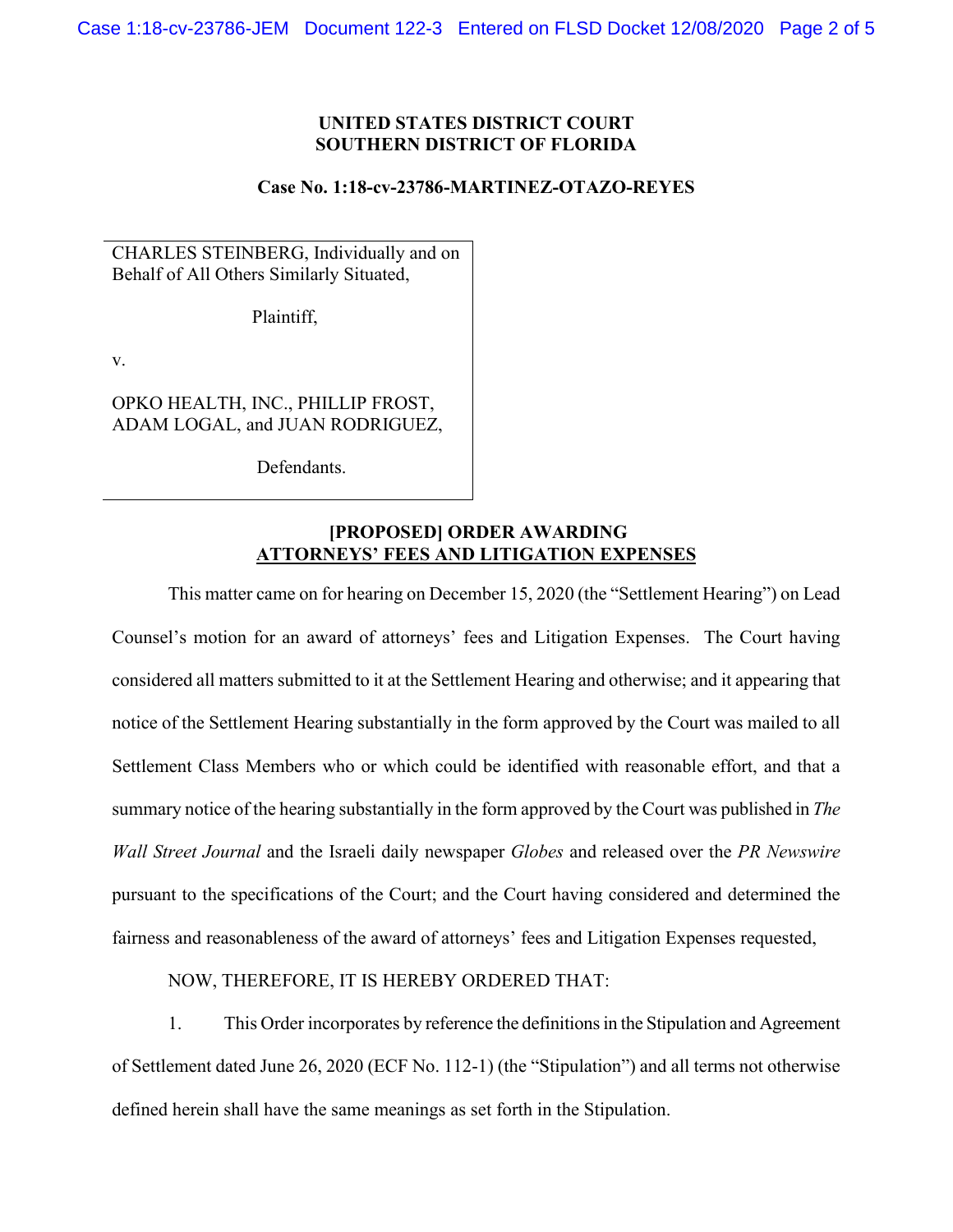2. The Court has jurisdiction to enter this Order and over the subject matter of the Action and all Parties to the Action, including all Settlement Class Members.

3. Plaintiffs' Counsel are hereby awarded attorneys' fees in the amount of 20% of the Settlement Fund, and \$143,841.54 in payment of Lead Counsel's litigation expenses (which fees and expenses shall be paid from the Settlement Fund), which sums the Court finds to be fair and reasonable. Lead Counsel shall allocate the attorneys' fees awarded amongst Plaintiffs' Counsel in a manner which it, in good faith, believes reflects the contributions of such counsel to the institution, prosecution, and settlement of the Action.

4. In making this award of attorneys' fees and payment of expenses from the Settlement Fund, the Court has considered and found that:

(a) The Settlement has created a fund of \$16,500,000 in cash that has been funded into escrow pursuant to the terms of the Stipulation, and that numerous Settlement Class Members who submit acceptable Claim Forms will benefit from the Settlement that occurred because of the efforts of Plaintiffs' Counsel;

(b) The requested fee has been reviewed and approved as reasonable by Lead Plaintiff, a sophisticated institutional investor that actively supervised the Action;

(c) Copies of the Notice were mailed to over 271,000 potential Settlement Class Members and nominees stating that Lead Counsel would apply for attorneys' fees in an amount not to exceed 20% of the Settlement Fund and for Litigation Expenses in an amount not to exceed \$300,000, and no objections to the requested attorneys' fees and Litigation Expenses were received;

(d) Plaintiffs' Counsel conducted the litigation and achieved the Settlement with skill, perseverance, and diligent advocacy;

2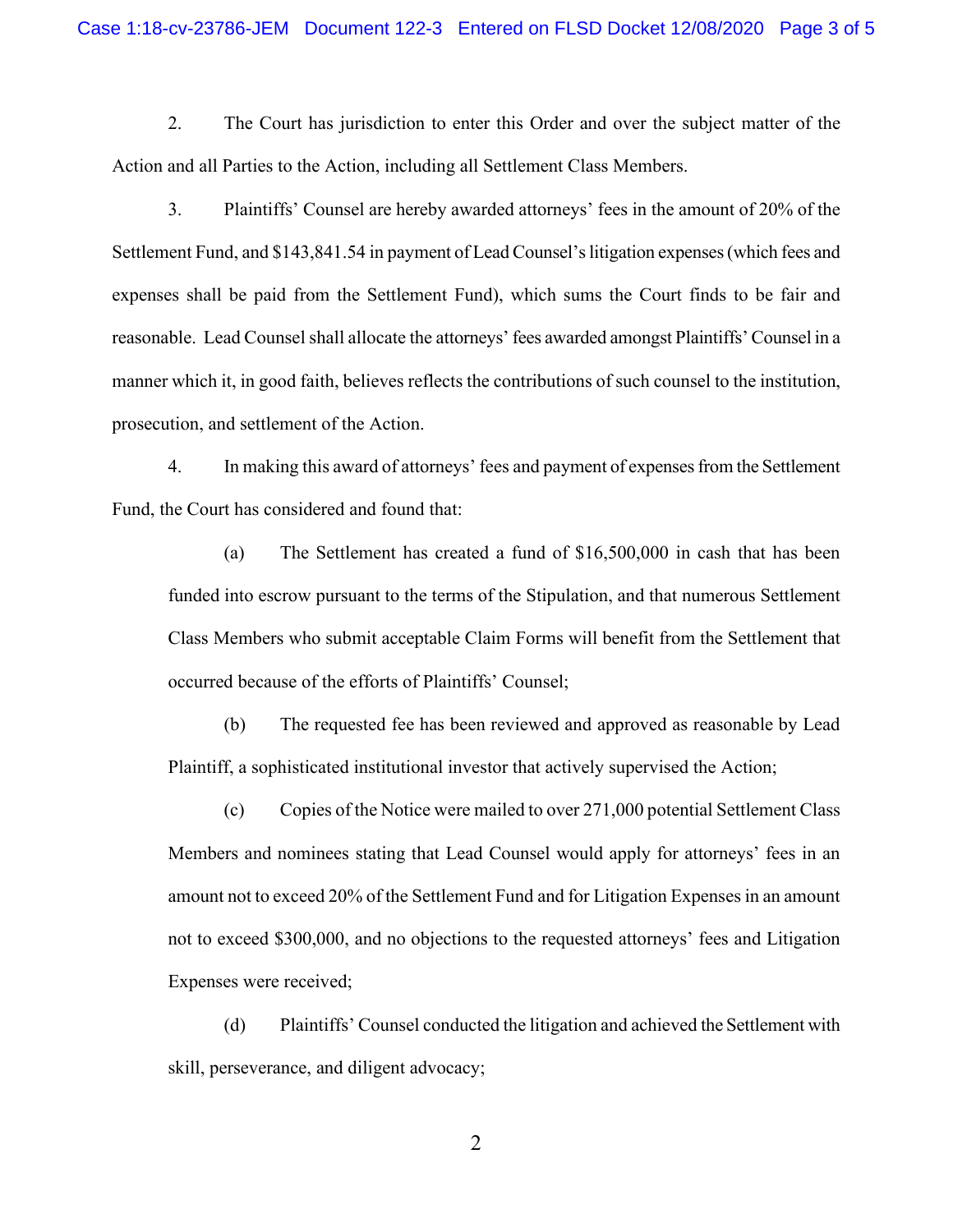(e) The Action raised a number of complex issues;

(f) Had Plaintiffs' Counsel not achieved the Settlement there would remain a significant risk that Lead Plaintiff and the other members of the Settlement Class may have recovered less or nothing from Defendants;

(g) Plaintiffs' Counsel devoted nearly 2,900 hours, with a lodestar value of over \$1,876,000, to achieve the Settlement; and

(h) The amount of attorneys' fees awarded and expenses to be paid from the Settlement Fund are fair and reasonable and consistent with awards in similar cases.

5. Lead Plaintiff The Amitim Funds is hereby awarded \$17,500.00 from the Settlement Fund as reimbursement for its reasonable costs and expenses directly related to its representation of the Settlement Class.

6. Any appeal or any challenge affecting this Court's approval regarding any attorneys' fees and expense application shall in no way disturb or affect the finality of the Judgment.

7. Exclusive jurisdiction is hereby retained over the Parties and the Settlement Class Members for all matters relating to this Action, including the administration, interpretation, effectuation or enforcement of the Stipulation and this Order.

8. In the event that the Settlement is terminated or the Effective Date of the Settlement otherwise fails to occur, this Order shall be rendered null and void to the extent provided by the Stipulation.

9. There is no just reason for delay in the entry of this Order, and immediate entry by the Clerk of the Court is expressly directed.

3